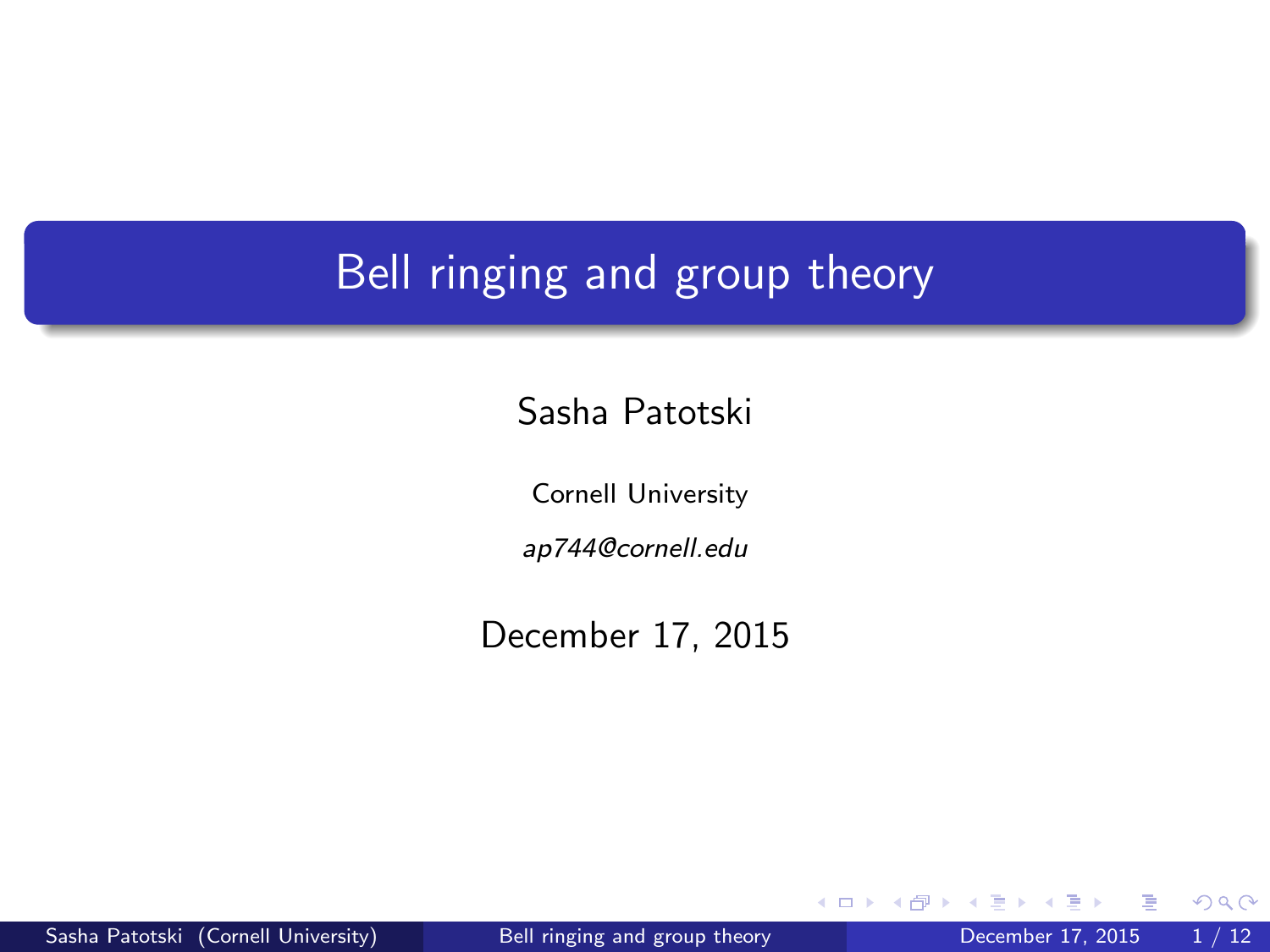St. Paul's Cathedral in Melbourne has 12 bells, but usually it's from 6 to 10 bells.

4 0 8

 $QQQ$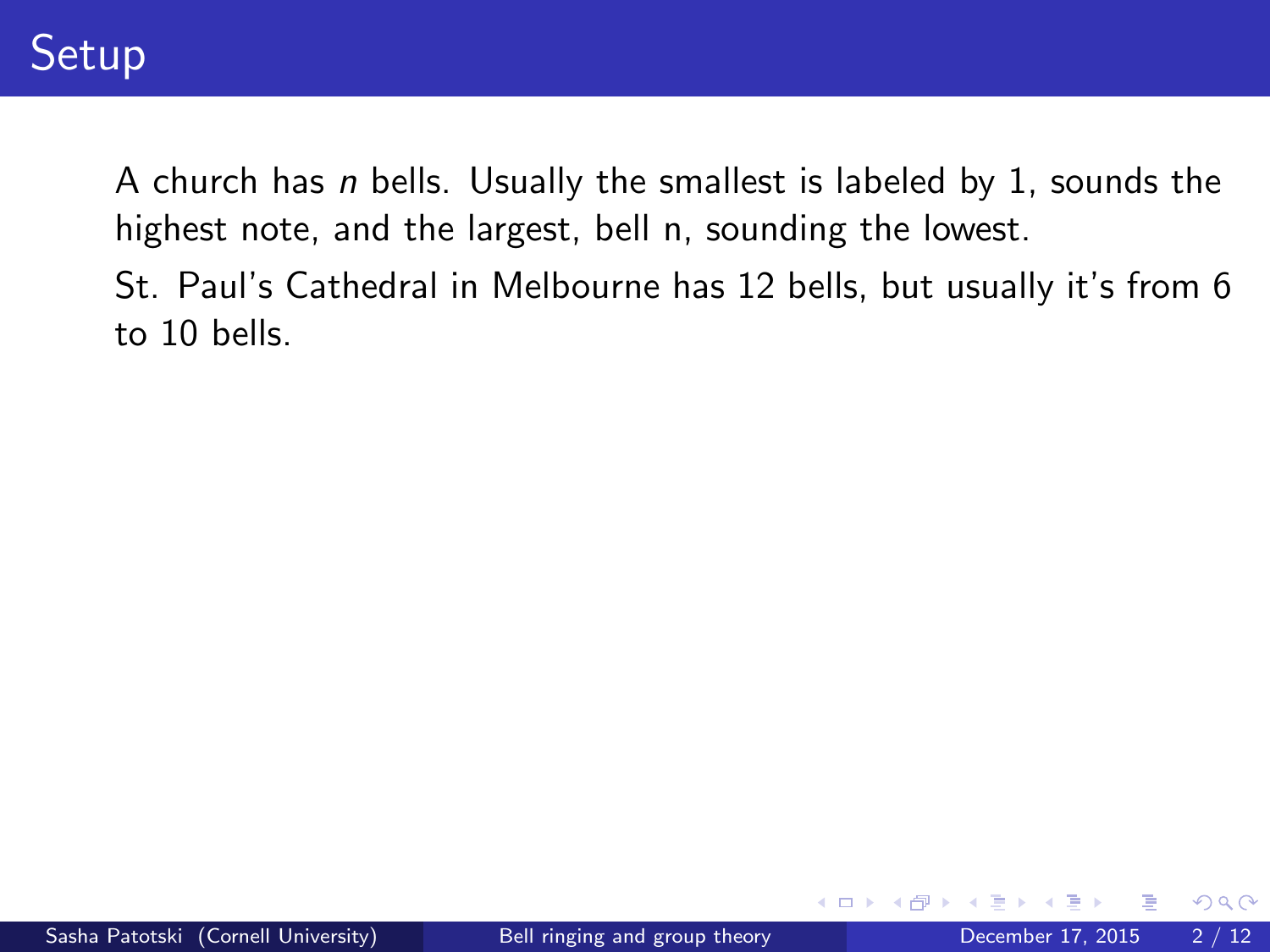St. Paul's Cathedral in Melbourne has 12 bells, but usually it's from 6 to 10 bells.

People playing church bells want to ring the bells in every possible order.

4 D F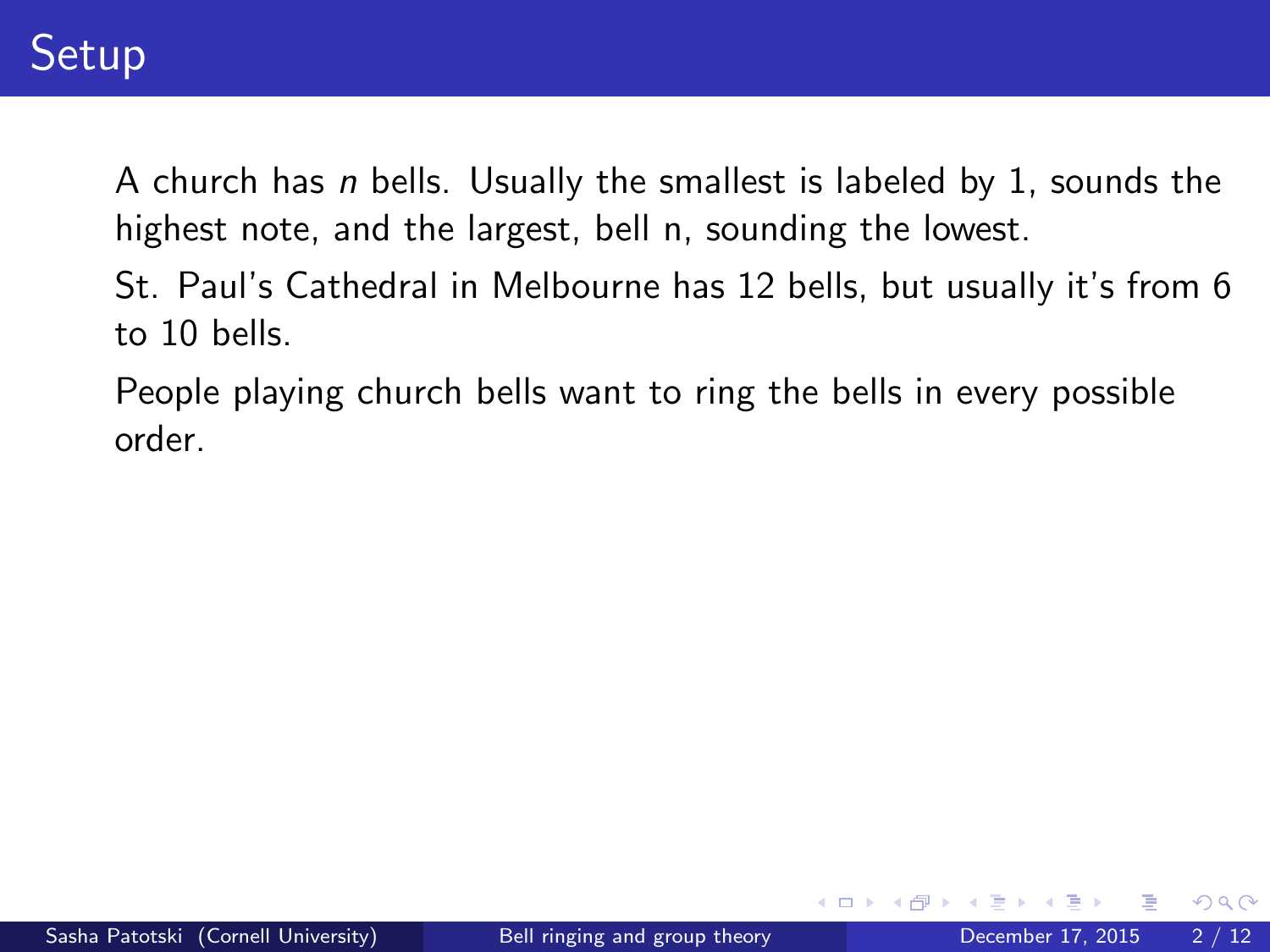St. Paul's Cathedral in Melbourne has 12 bells, but usually it's from 6 to 10 bells.

People playing church bells want to ring the bells in every possible order.

Each of the bells is operated by pulling on a rope, which causes the bell to swing until it is nearly upside down, at which point the clapper inside the bell hits the bell and it rings.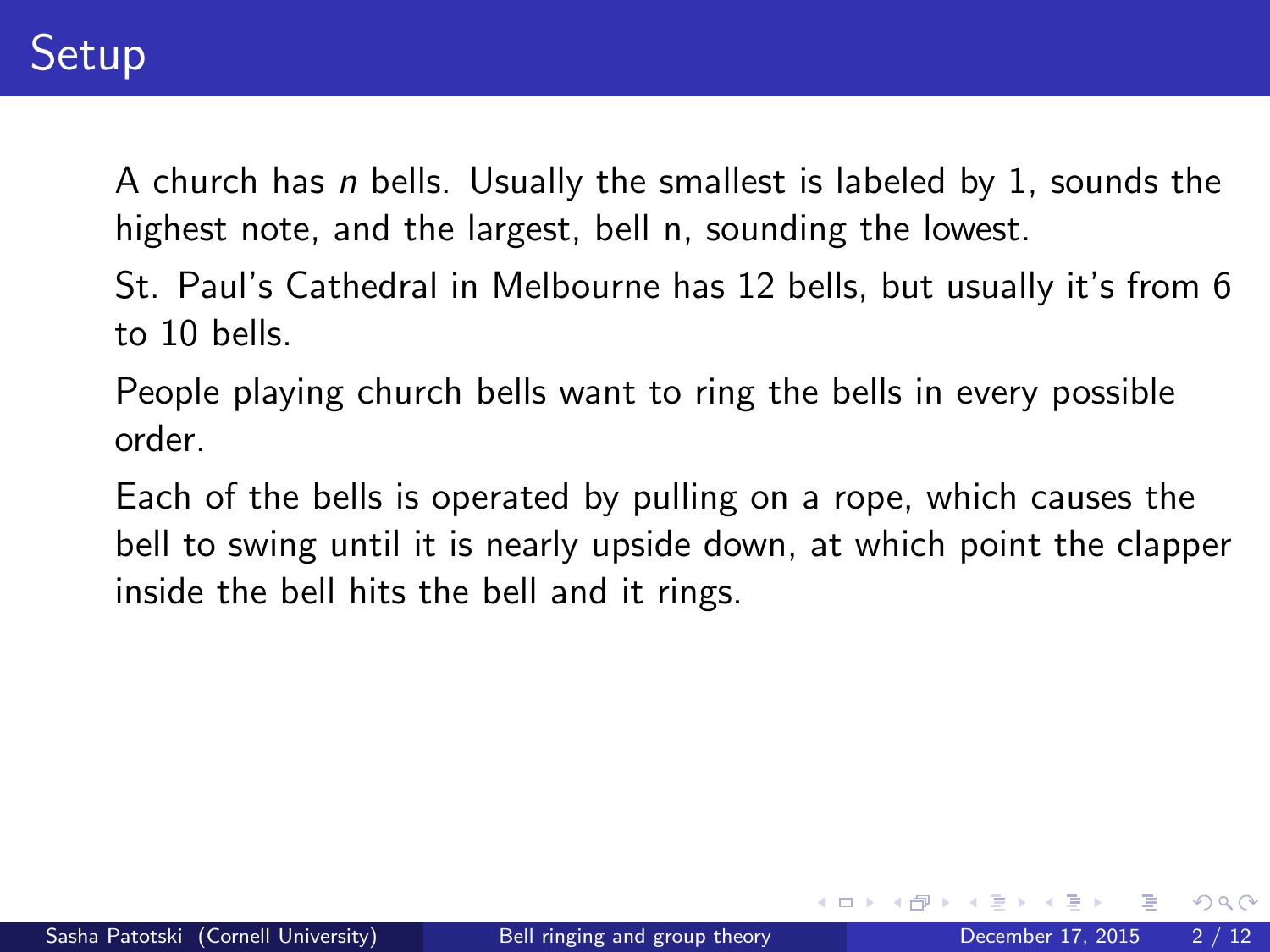St. Paul's Cathedral in Melbourne has 12 bells, but usually it's from 6 to 10 bells.

People playing church bells want to ring the bells in every possible order.

Each of the bells is operated by pulling on a rope, which causes the bell to swing until it is nearly upside down, at which point the clapper inside the bell hits the bell and it rings.

When the bell is nearly upside down, a little tug on the rope adds enough momentum to ensure that, in a few seconds, it swings all the way in the other direction so that its near upside down again. From then on, the bell can be kept ringing with comparatively small tugs on the rope at the appropriate times.

イロメ イ母メ イヨメ イヨ

 $QQ$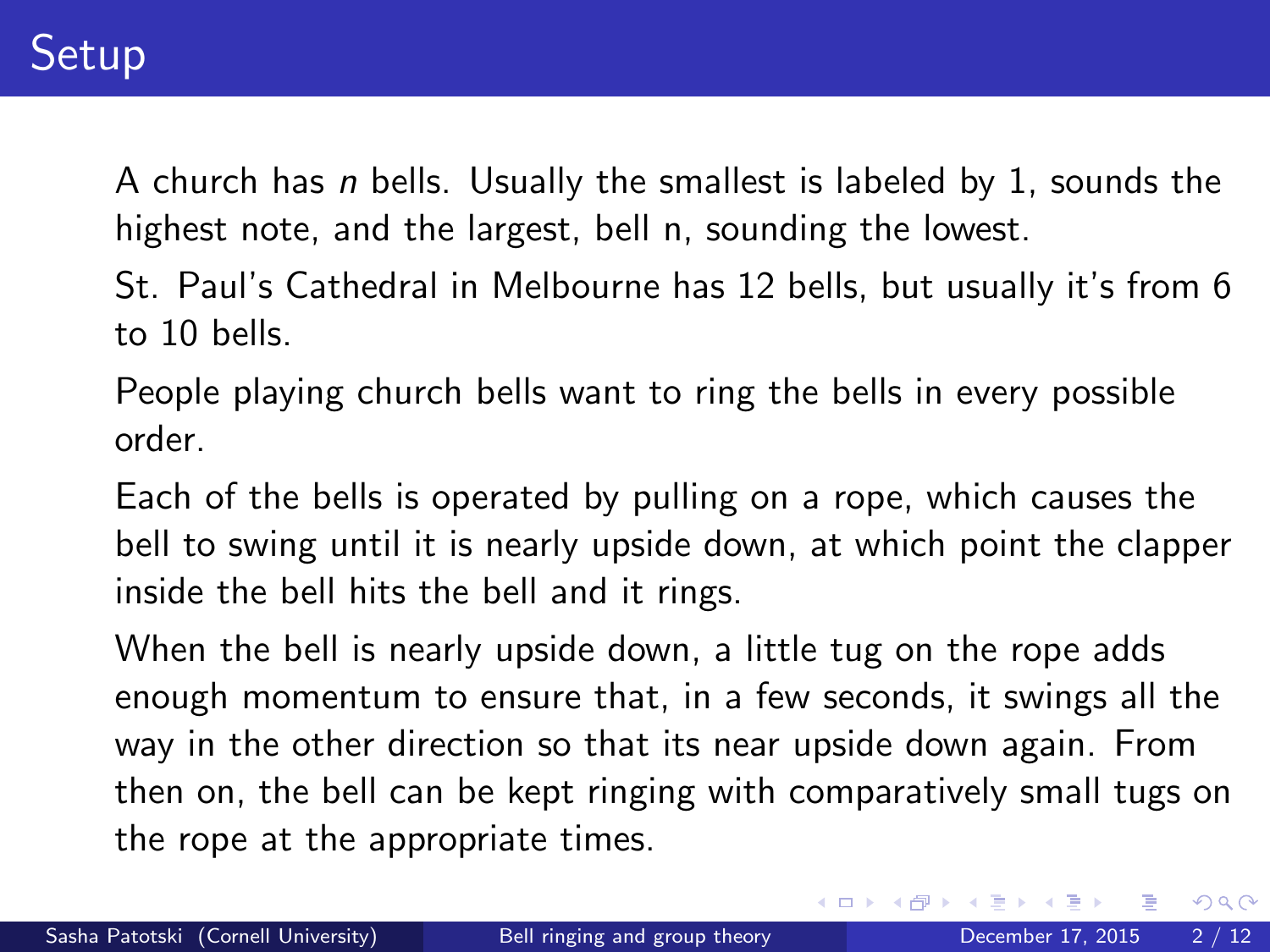The fact that only small adjustments can be made in the timing of when each bell rings means that the position of a bell in the extent can only be changed by one place at a time.

In other words, the physical constraints of bell-ringing imply that the only way we can change the order of bells is by swapping the positions of two bells that are one after the other.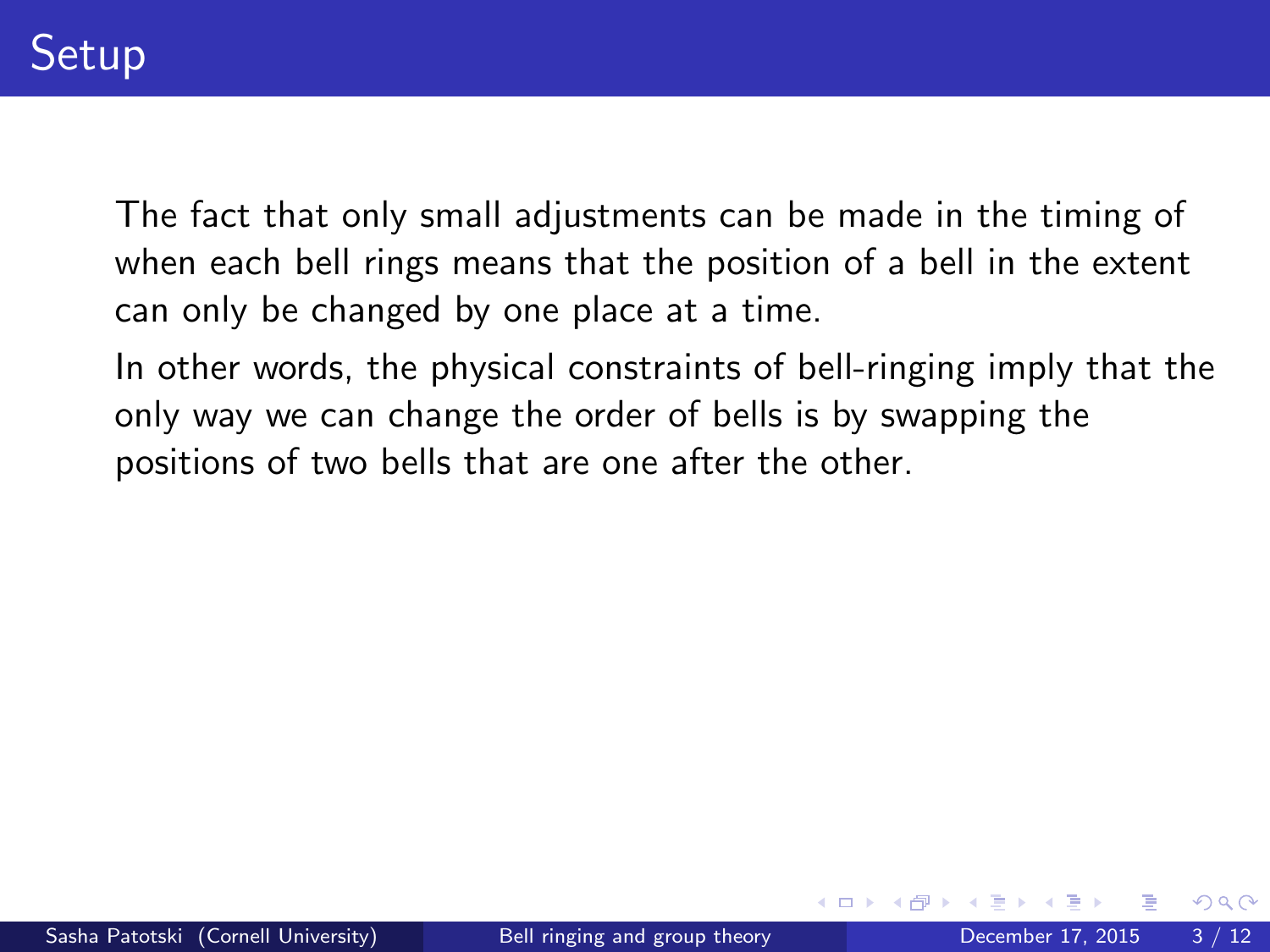The fact that only small adjustments can be made in the timing of when each bell rings means that the position of a bell in the extent can only be changed by one place at a time.

In other words, the physical constraints of bell-ringing imply that the only way we can change the order of bells is by swapping the positions of two bells that are one after the other.

Summing up:

- $\bullet$  (Optional:) want to ring all possible permutations of *n* bells, starting with the trivial permutation.
- Don't want any repetitions.
- From one change to the next, any bell can move by at most one position in its order of ringing.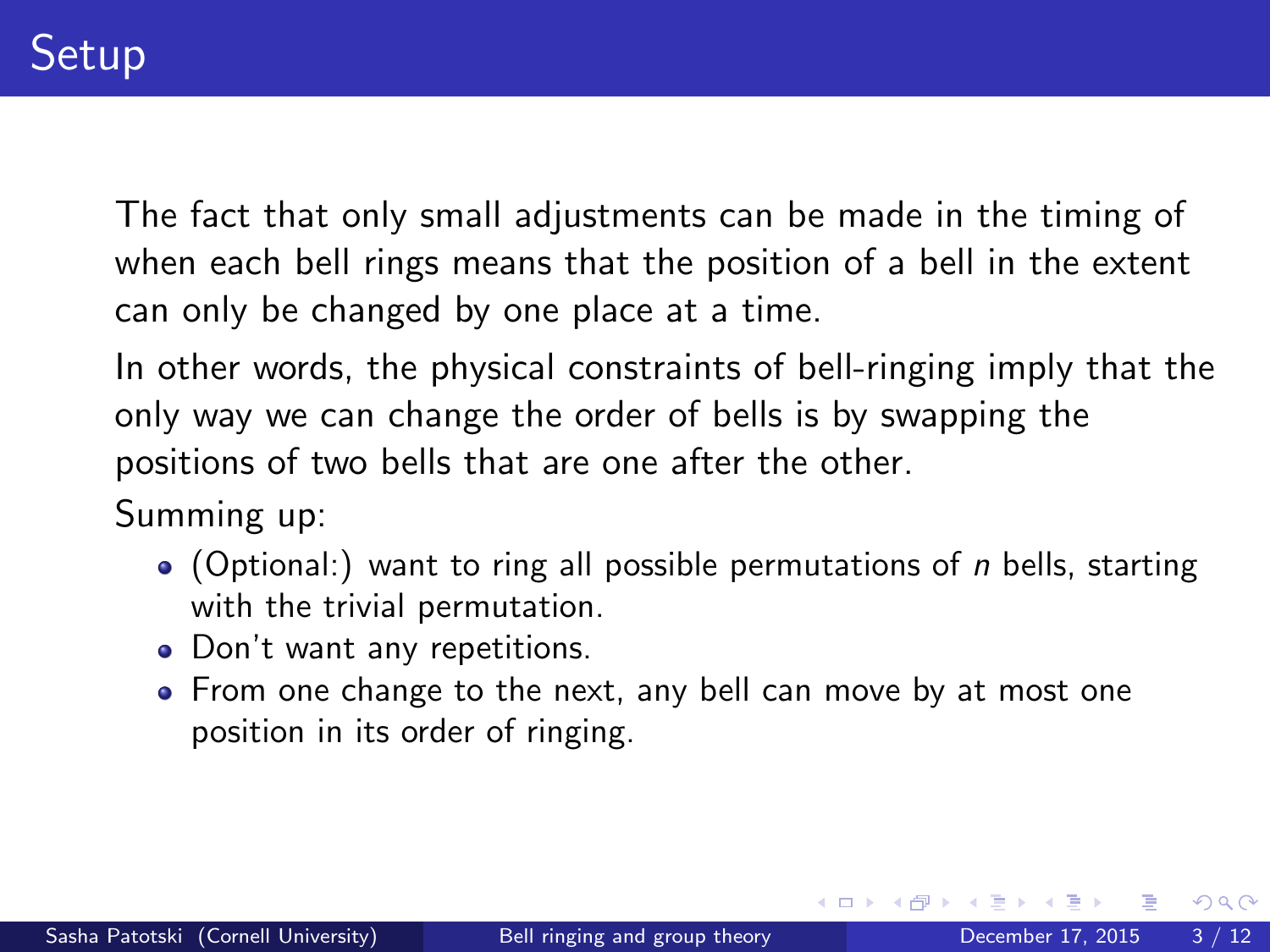The fact that only small adjustments can be made in the timing of when each bell rings means that the position of a bell in the extent can only be changed by one place at a time.

In other words, the physical constraints of bell-ringing imply that the only way we can change the order of bells is by swapping the positions of two bells that are one after the other.

Summing up:

- $\bullet$  (Optional:) want to ring all possible permutations of *n* bells, starting with the trivial permutation.
- Don't want any repetitions.
- From one change to the next, any bell can move by at most one position in its order of ringing.

Such a sequence of permutations is called an extent.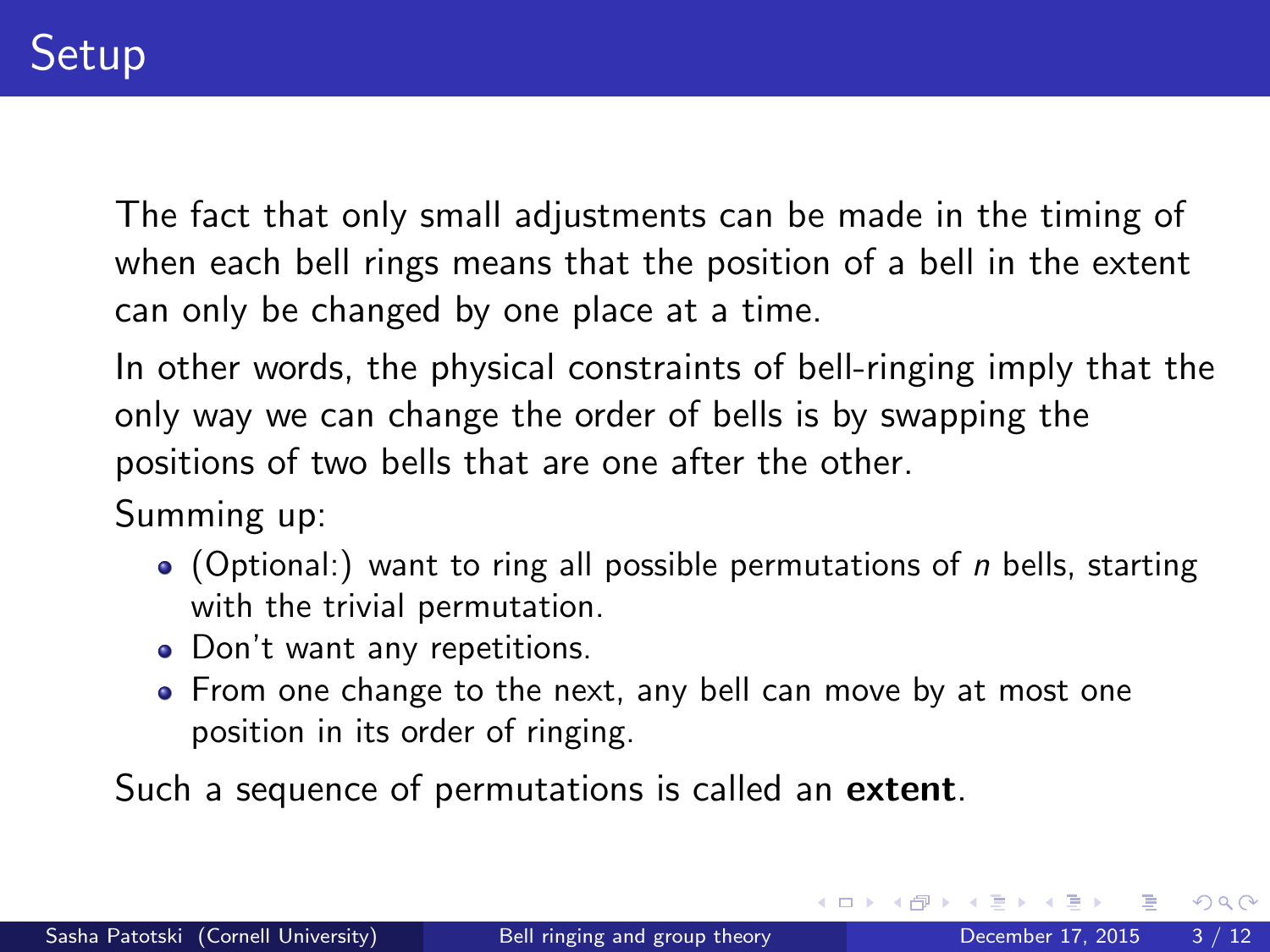# Example: Plain Bob



Sasha Patotski (Cornell University) [Bell ringing and group theory](#page-0-0) December 17, 2015 4 / 12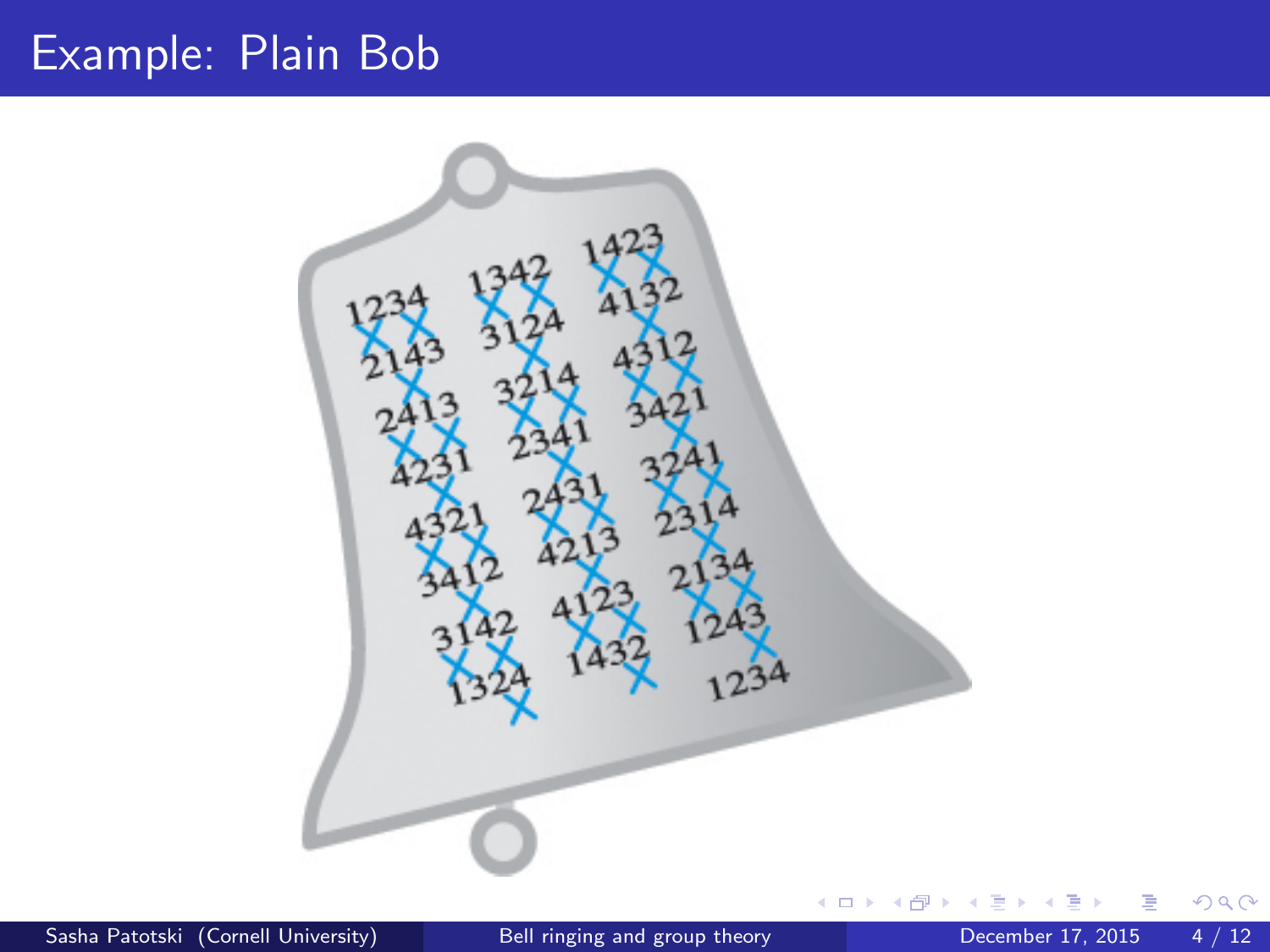To ring one change takes roughly two seconds, about the time for a large bell to complete its natural swing.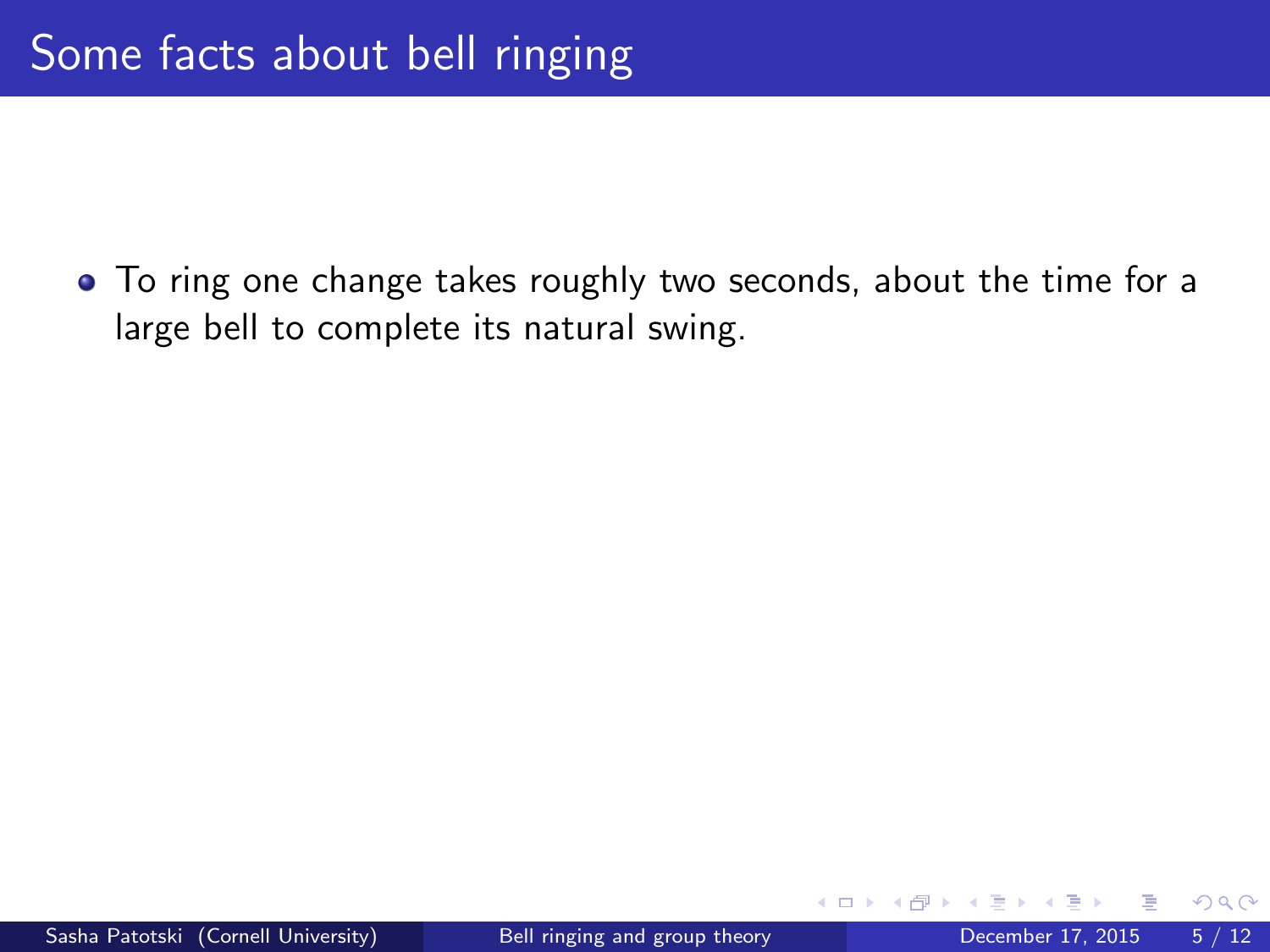- To ring one change takes roughly two seconds, about the time for a large bell to complete its natural swing.
- By convention, bell ringers are not permitted any memory aids such as sheet music.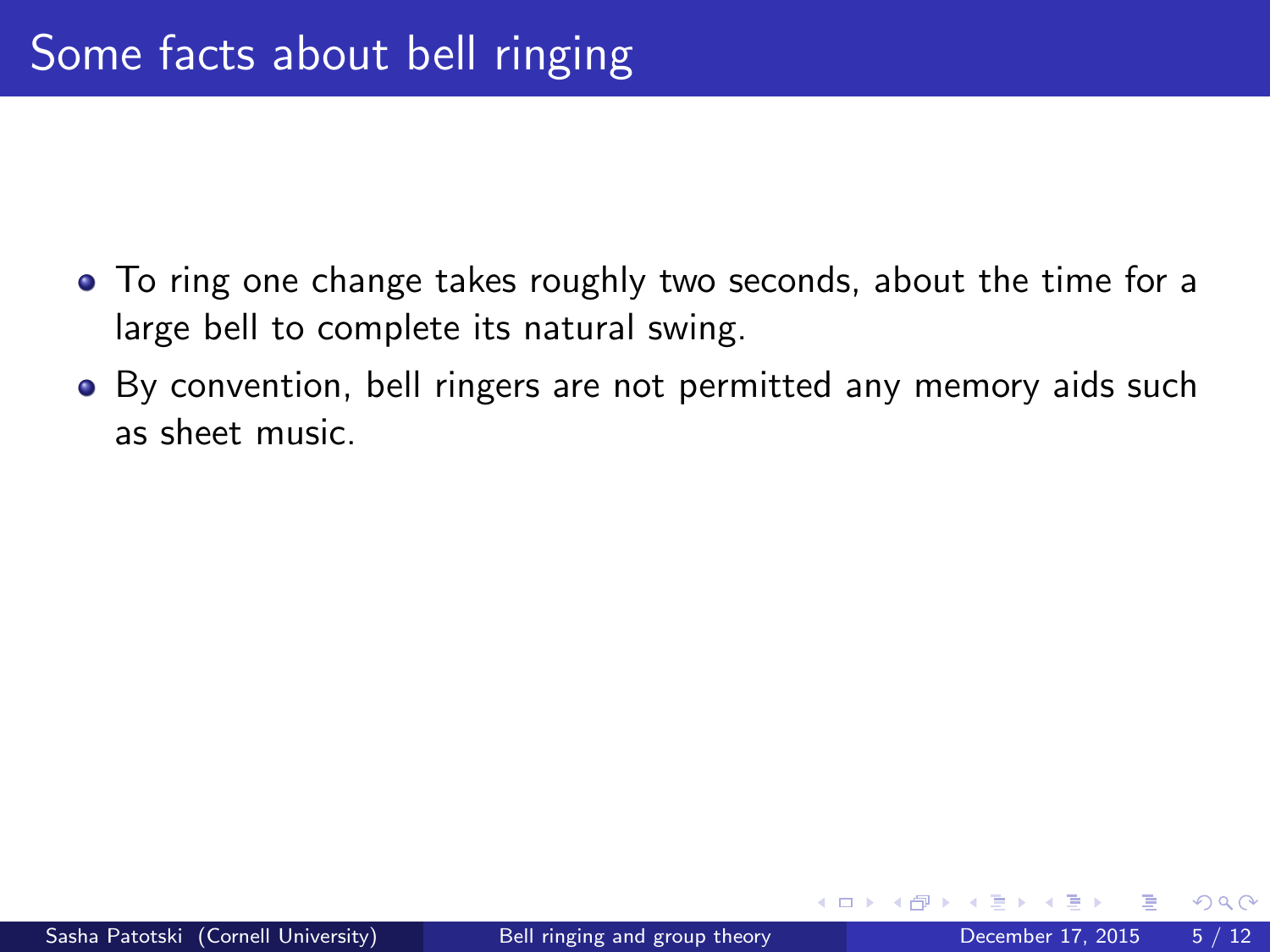- To ring one change takes roughly two seconds, about the time for a large bell to complete its natural swing.
- By convention, bell ringers are not permitted any memory aids such as sheet music.
- This means that a serious bell ringer must effectively recite a sequence of several thousand numbers, one every two seconds, and to translate this sequence into perfect bell ringing.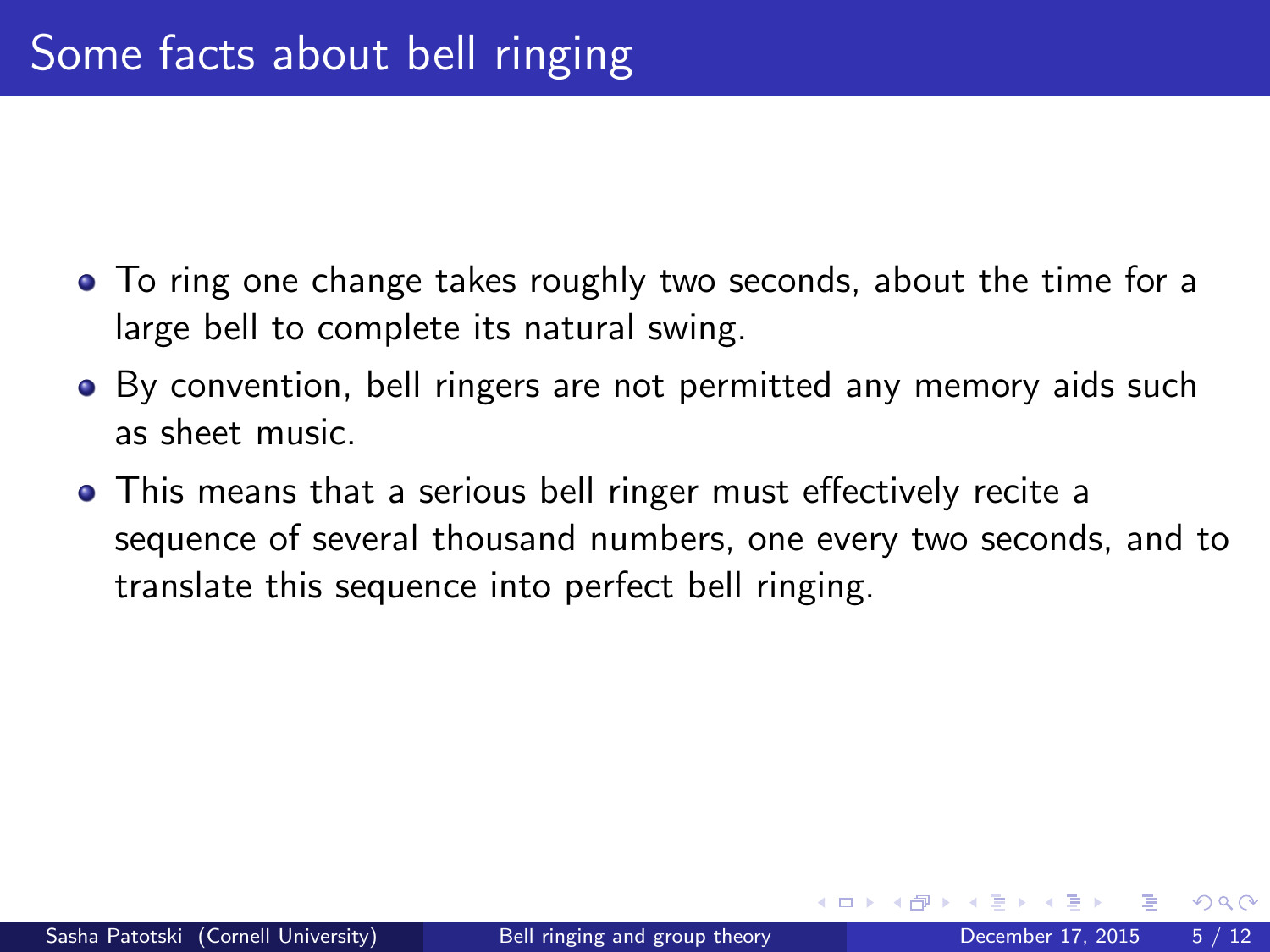- To ring one change takes roughly two seconds, about the time for a large bell to complete its natural swing.
- By convention, bell ringers are not permitted any memory aids such as sheet music.
- This means that a serious bell ringer must effectively recite a sequence of several thousand numbers, one every two seconds, and to translate this sequence into perfect bell ringing.
- If we have a large number of bells, it is not obvious how to construct an extent that obeys the bell ringing rules.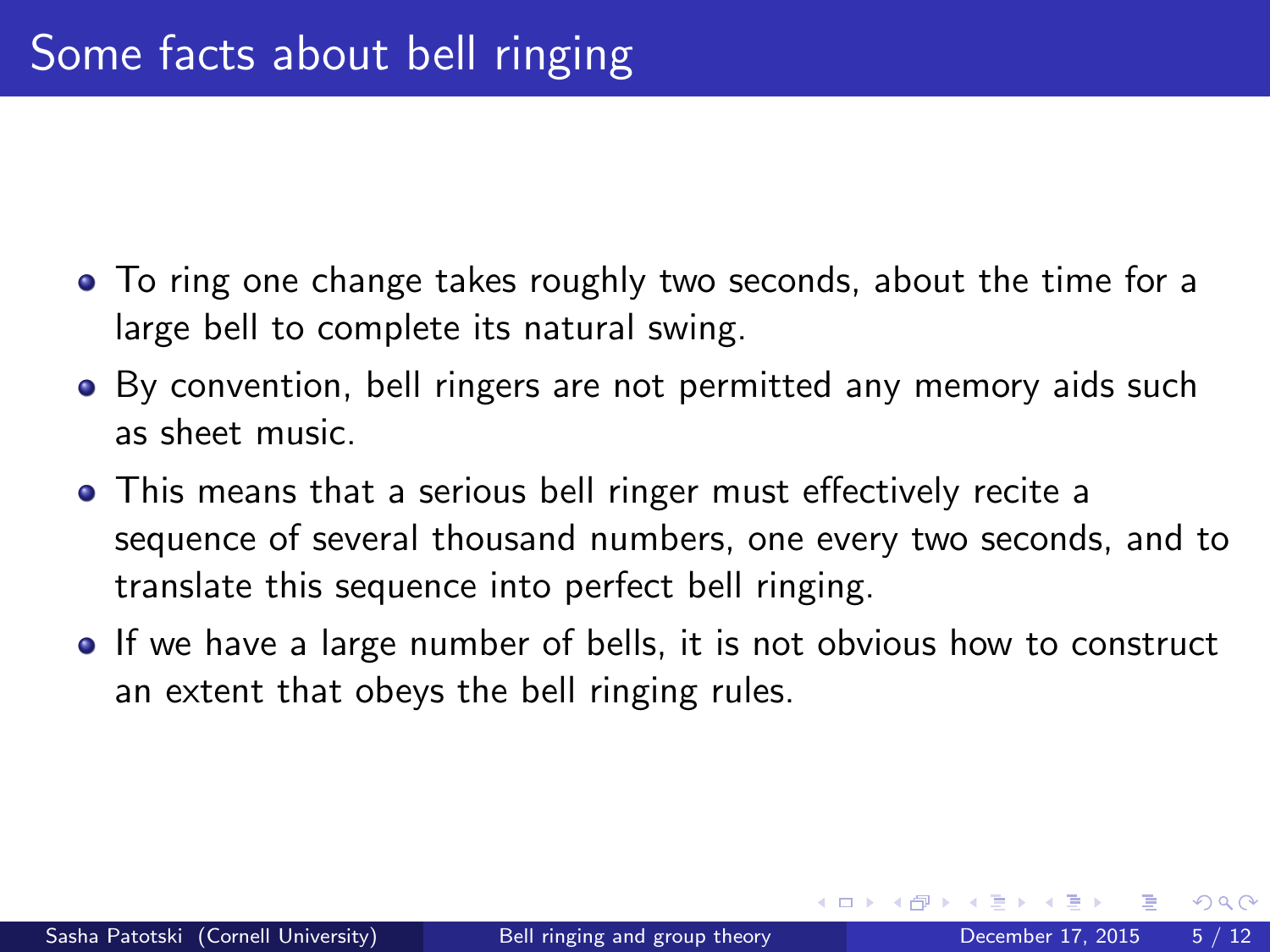| 3 bells | 123 | 231 | 312 |  |
|---------|-----|-----|-----|--|
| 123     | 123 | 231 | 312 |  |
| 213     |     |     |     |  |
|         | 123 | 231 | 312 |  |
| 231     | 123 | 231 | 312 |  |
| 321     | 213 | 321 | 132 |  |
| 312     | 213 | 321 | 132 |  |
| 132     | 213 | 321 | 132 |  |
| (123)   | 213 | 321 | 132 |  |
|         |     |     |     |  |

| 4 bells |      |        |  |  |  |
|---------|------|--------|--|--|--|
| 1234    | 2314 | 3124   |  |  |  |
| 1243    | 2341 | 3142   |  |  |  |
| 1423    | 2431 | 3412   |  |  |  |
| 4123    | 4231 | 4312   |  |  |  |
| 4213    | 4321 | 4132   |  |  |  |
| 2413    | 3421 | 1432.  |  |  |  |
| 2143    | 3241 | 1342   |  |  |  |
| 2134    | 3214 | 1324   |  |  |  |
|         |      | (1234) |  |  |  |

 $\leftarrow$ 

Þ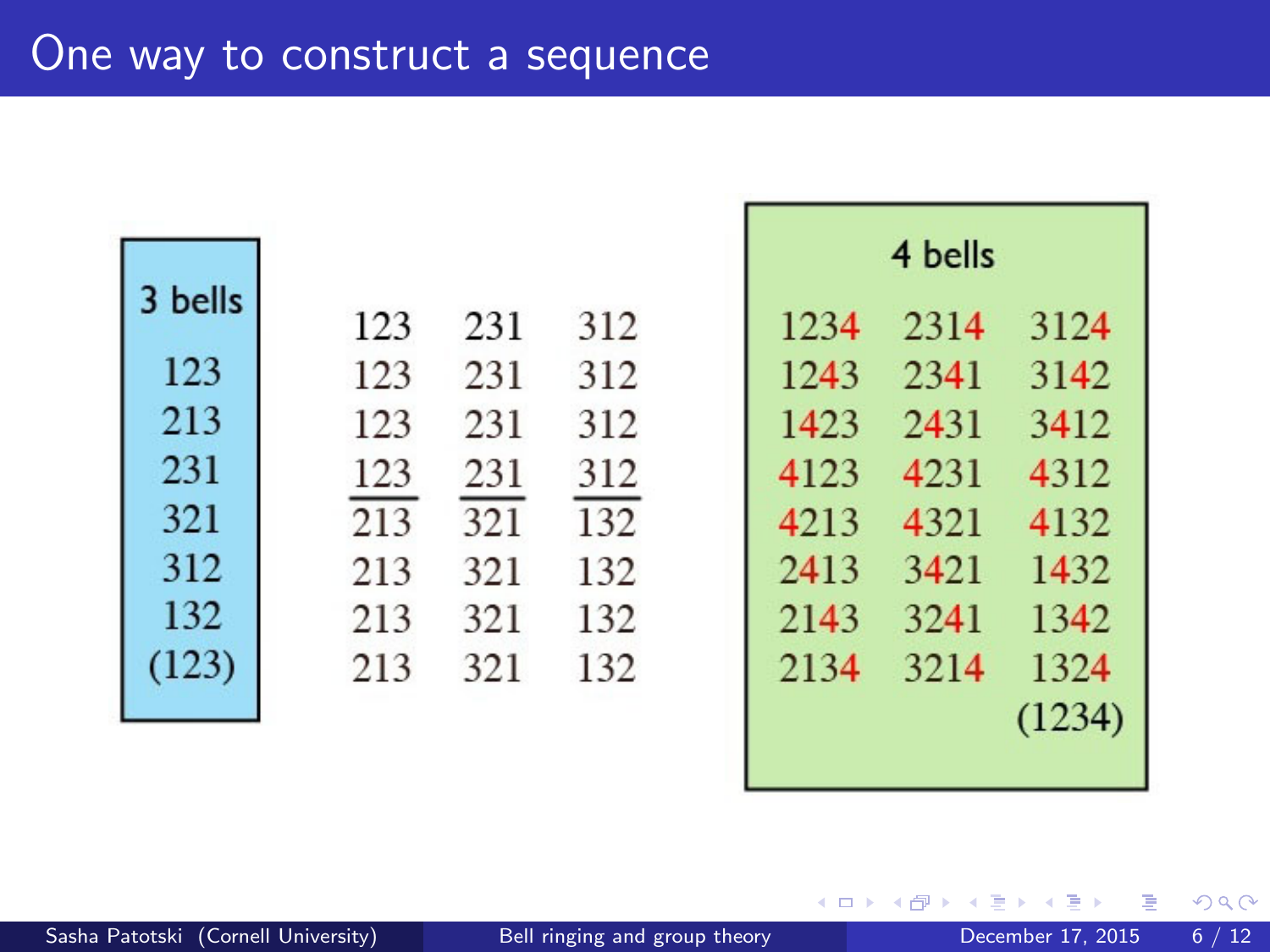| <b>bells</b>   | name           | changes in extent  | time required       |
|----------------|----------------|--------------------|---------------------|
| 3 <sup>2</sup> | Singles        | -6                 | 12 seconds          |
| 4              | <b>Minimus</b> | 24                 | 48 seconds          |
| $\overline{5}$ | Doubles        | 120                | 4 minutes           |
| 6              | Minor          | 720                | 24 minutes          |
| $\overline{7}$ | Triples        | 5 040              | 2 hours 48 minutes  |
| 8              | Major          | 40 320             | 22 hours 24 minutes |
| 9              | Caters         | 362 880            | 8 days 10 hours     |
| 10             | Royal          | 3 628 800          | 84 days             |
| 11             | <b>Cinques</b> | 39 916 800         | 2 years 194 days    |
| 12             | Maximus        | 479 001 600        | 30 years 138 days   |
| 16             |                | 20 922 789 888 000 | 1 326 914 years     |

An extent on eight bells was rang only once, at the Loughborough Bell Foundry in 1963. The ringing began at 6.52am on July 27, and finished at 12.50am on July 28, after 40,320 changes and 17 hours 58 minutes of continuous ringing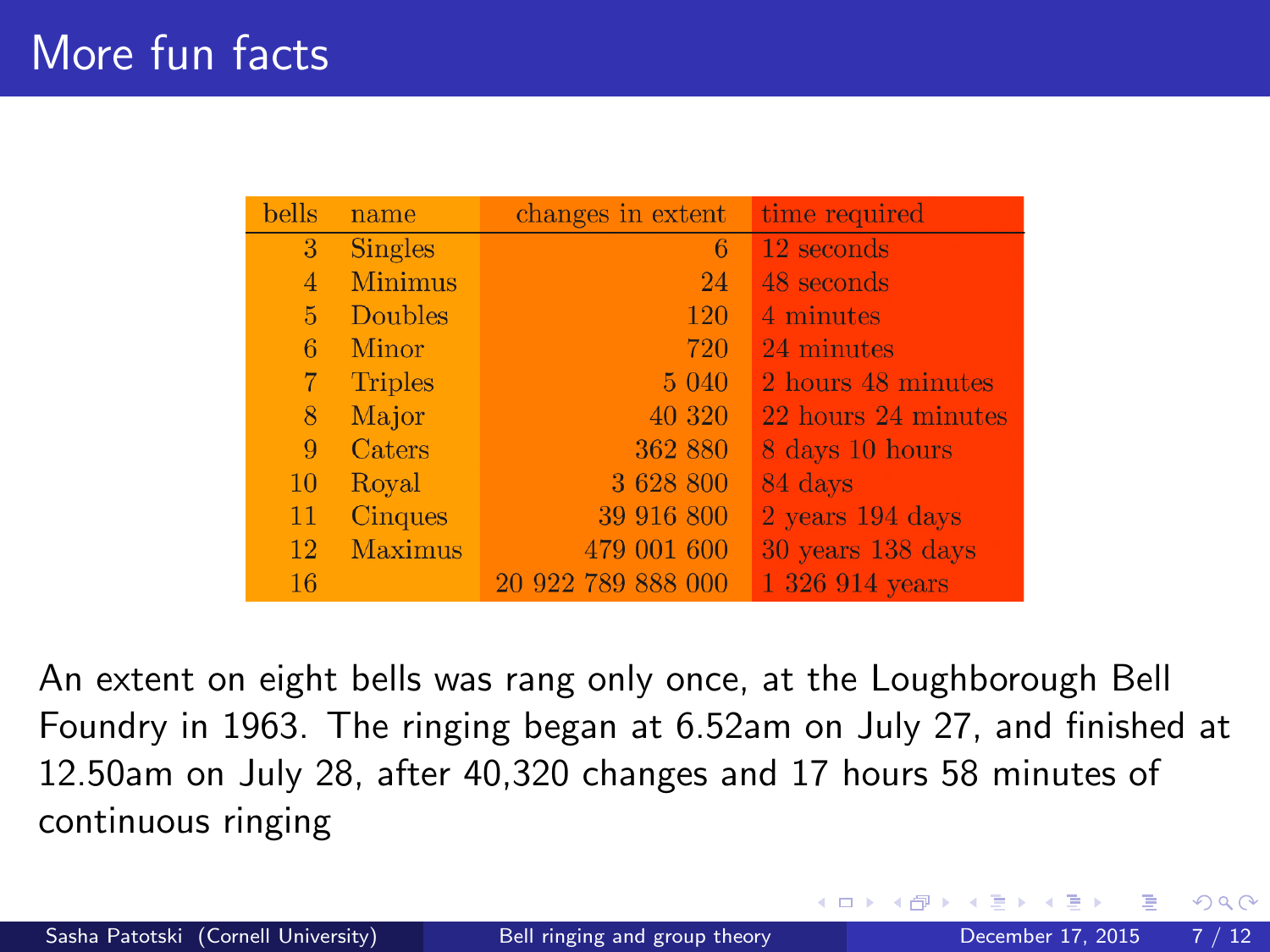Some highly structured bell ringing sequences were developed back in the early 17th century.

4 0 8

 $\rightarrow$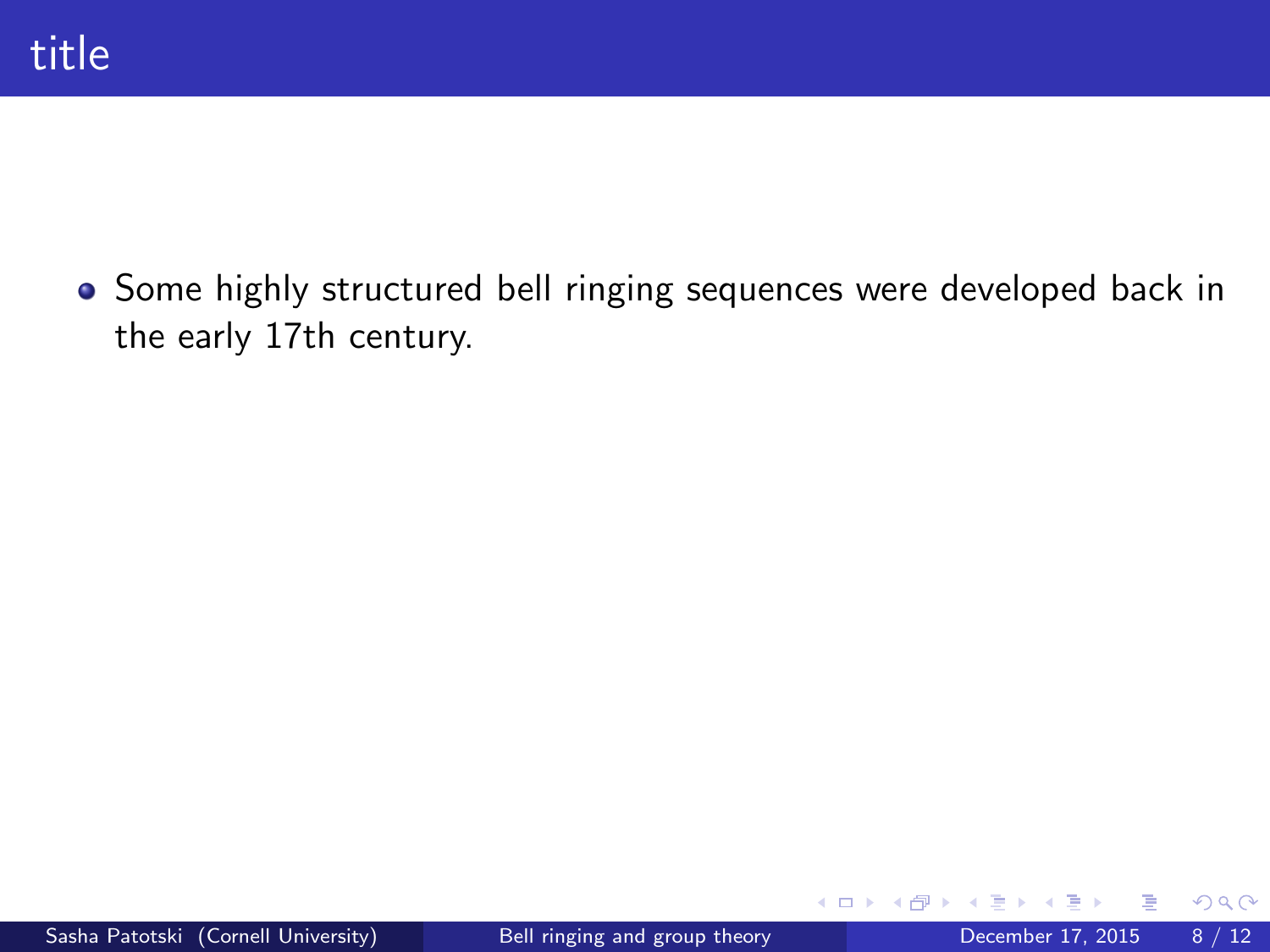- **•** Some highly structured bell ringing sequences were developed back in the early 17th century.
- The memorization techniques have group theoretical meaning.

**∢ ⊡**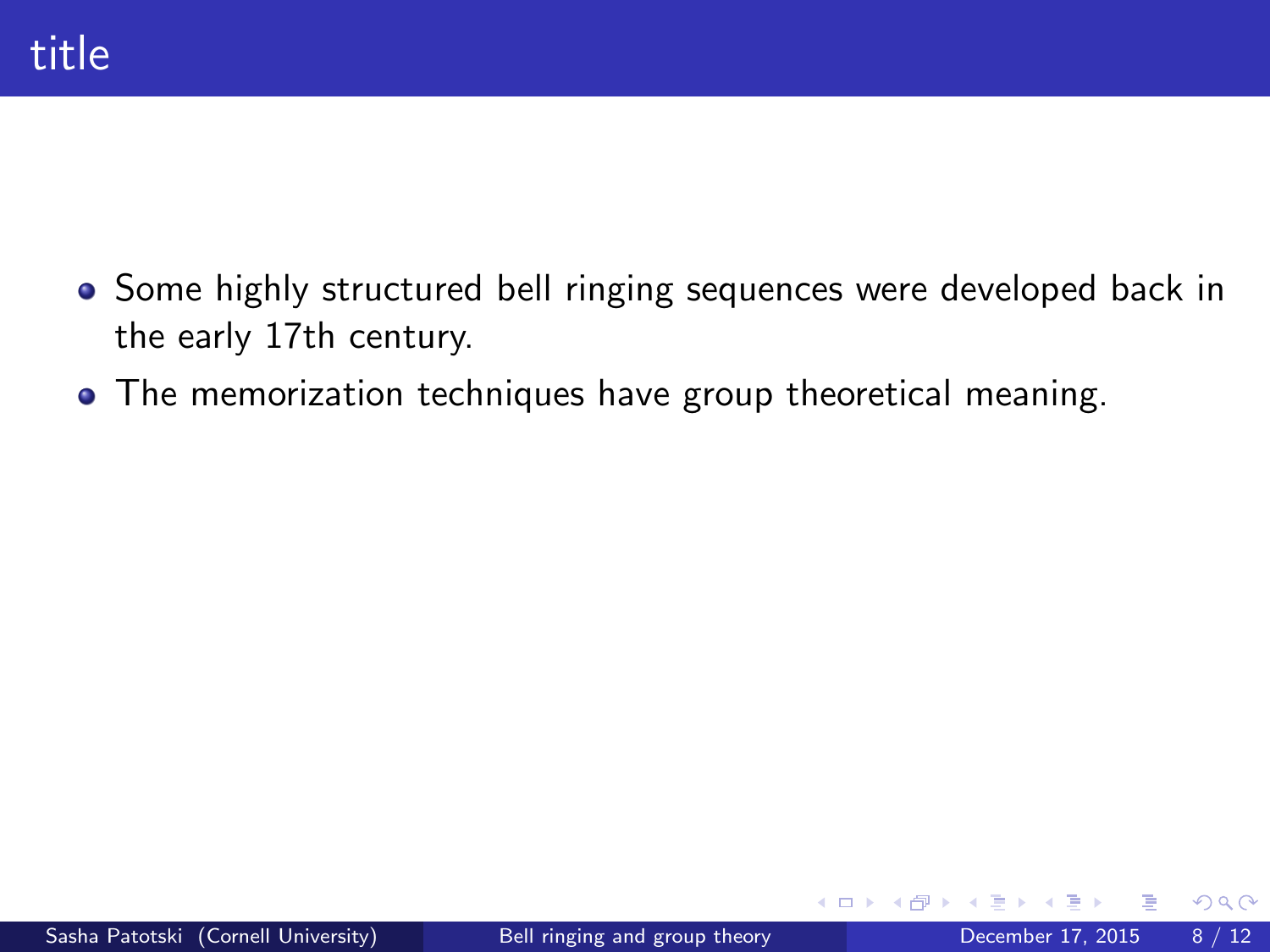- Some highly structured bell ringing sequences were developed back in the early 17th century.
- The memorization techniques have group theoretical meaning.
- look at the separation of the Plain Bob extent into 3 columns. They are cosets of  $D_4$  as a subgroup of  $S_4$ .

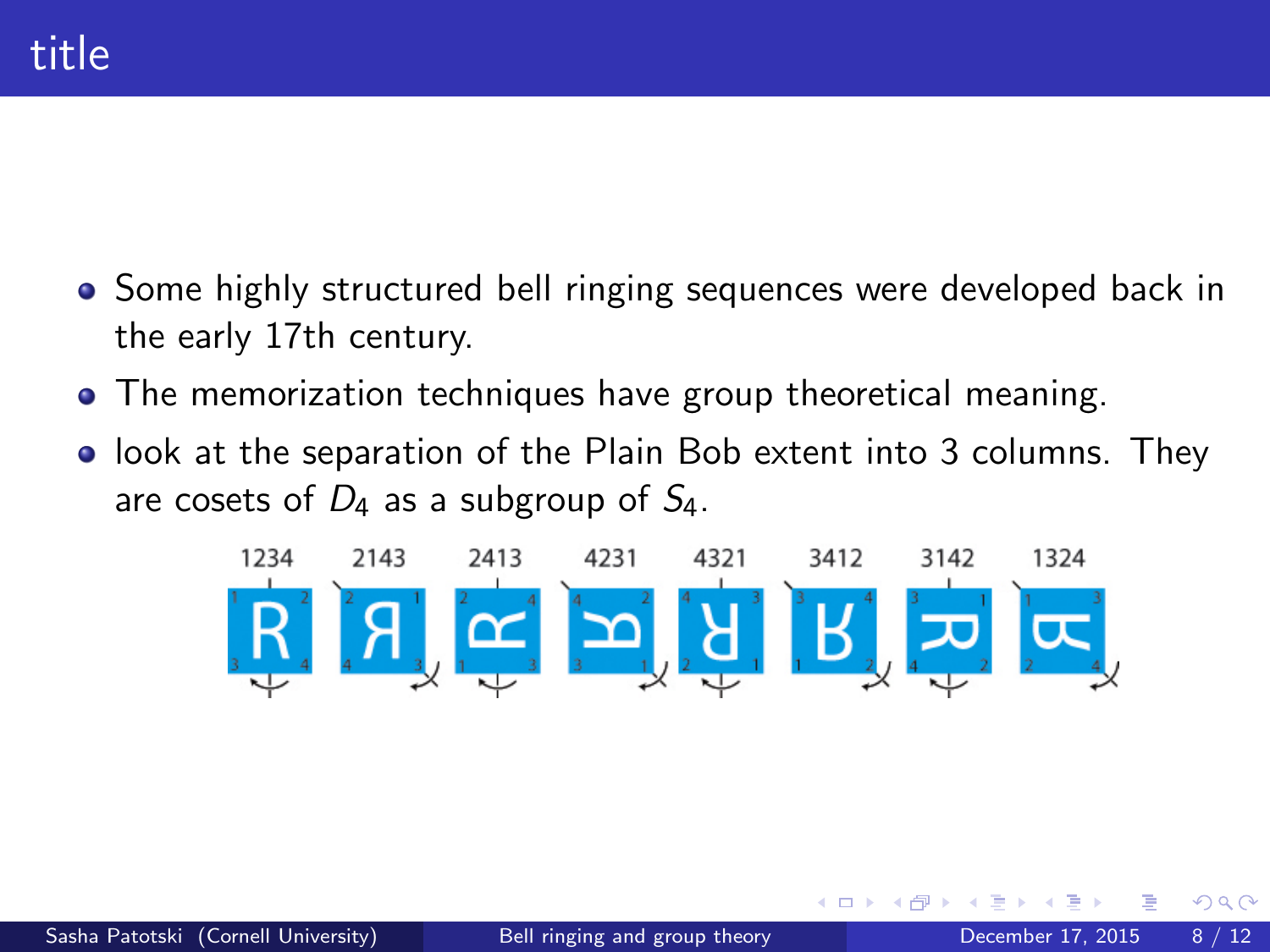# Graph out of bell ringing

- Think of permutations as vertices of a graph.
- Two vertices are connected by an edge if there is a permitted transition (according to bell ringers) that transforms one change into the other. Here what it looks like for Plain Bob:

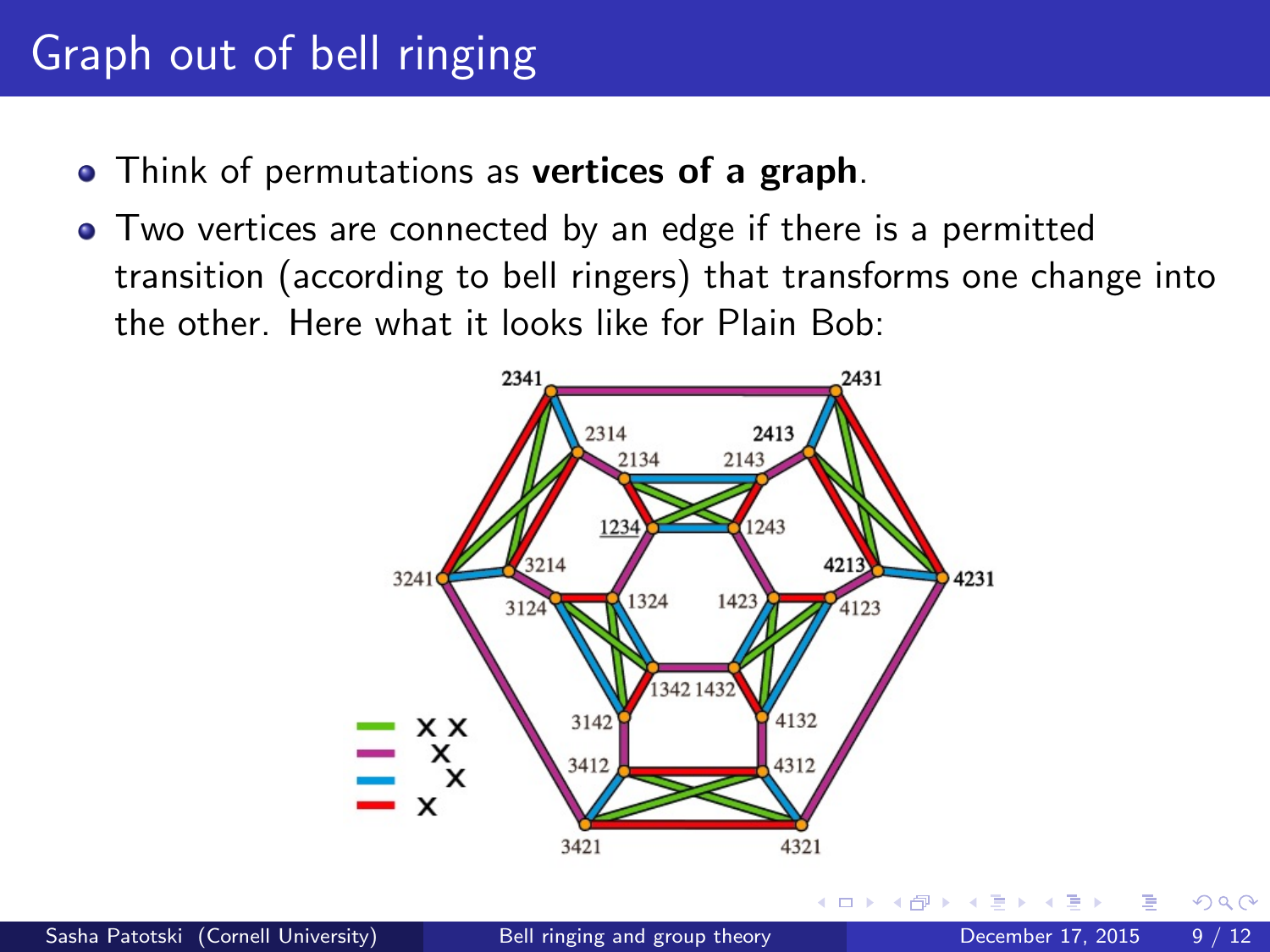## Hamiltonian cycle

- An extent is simply a path in this graph, visiting each of the vertices exactly once, and returning to the beginning vertex. Such tours are called Hamiltonian cycles.
- **•** For Plain Bob, this path looks like that:

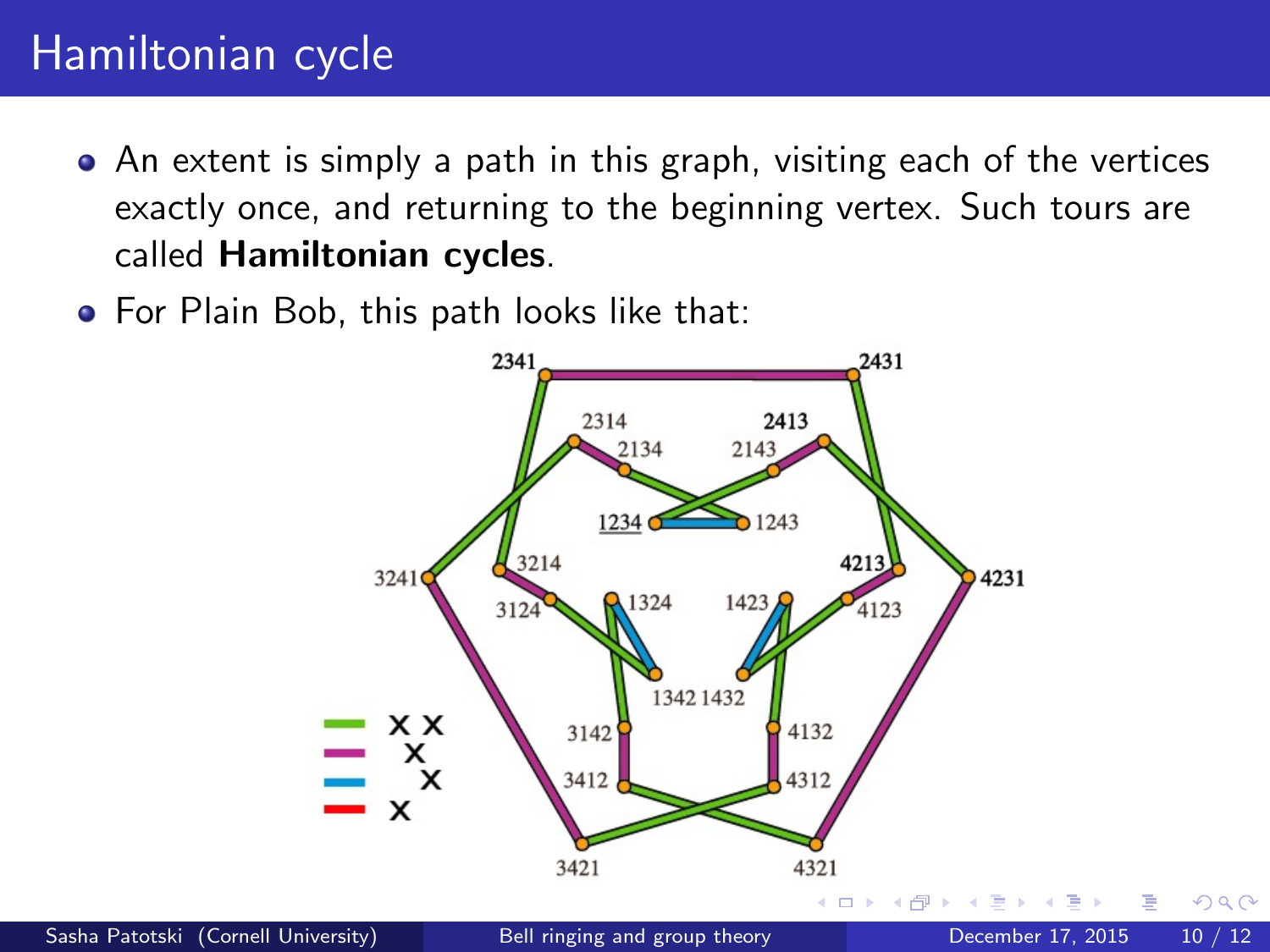#### Definition

Let  $Cav(G, S)$  be the colored directed graph having G as the set of vertices, and for any  $s \in S$  there is an edge going from g to gs, and any such edge is colored into a unique color  $c_s$  corresponding to  $s \in S$ .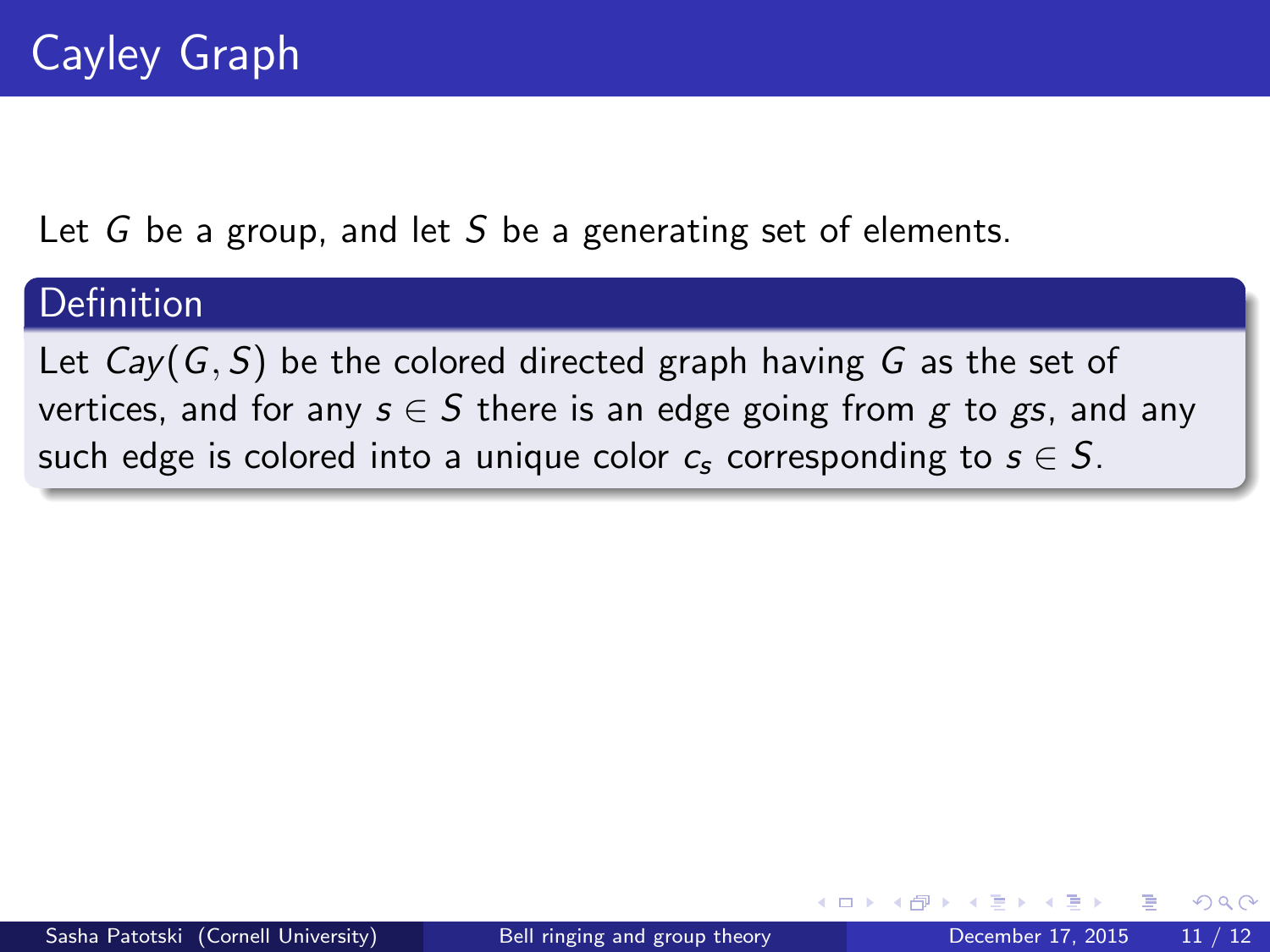#### **Definition**

Let  $Cav(G, S)$  be the colored directed graph having G as the set of vertices, and for any  $s \in S$  there is an edge going from g to gs, and any such edge is colored into a unique color  $c_s$  corresponding to  $s \in S$ .

• Draw Cayley graphs for  $\mathbb Z$  with  $S_1 = \{1\}$ , and with  $S_2 = \{2,3\}$ .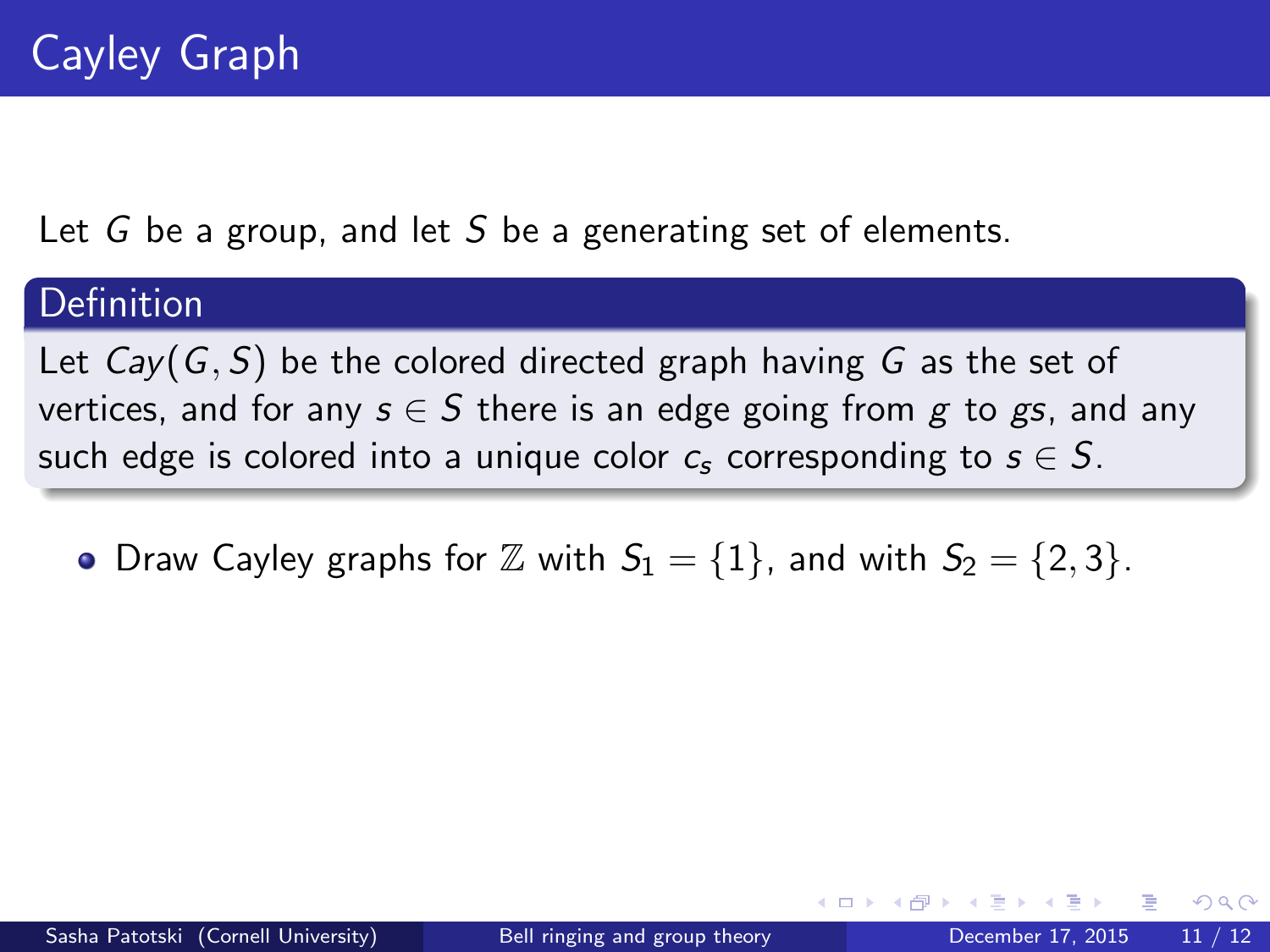#### Definition

Let  $Cav(G, S)$  be the colored directed graph having G as the set of vertices, and for any  $s \in S$  there is an edge going from g to gs, and any such edge is colored into a unique color  $c_s$  corresponding to  $s \in S$ .

- Draw Cayley graphs for  $\mathbb Z$  with  $S_1 = \{1\}$ , and with  $S_2 = \{2,3\}$ .
- Do the same for  $\mathbb{Z}/6$  and  $S = \{1\}$ .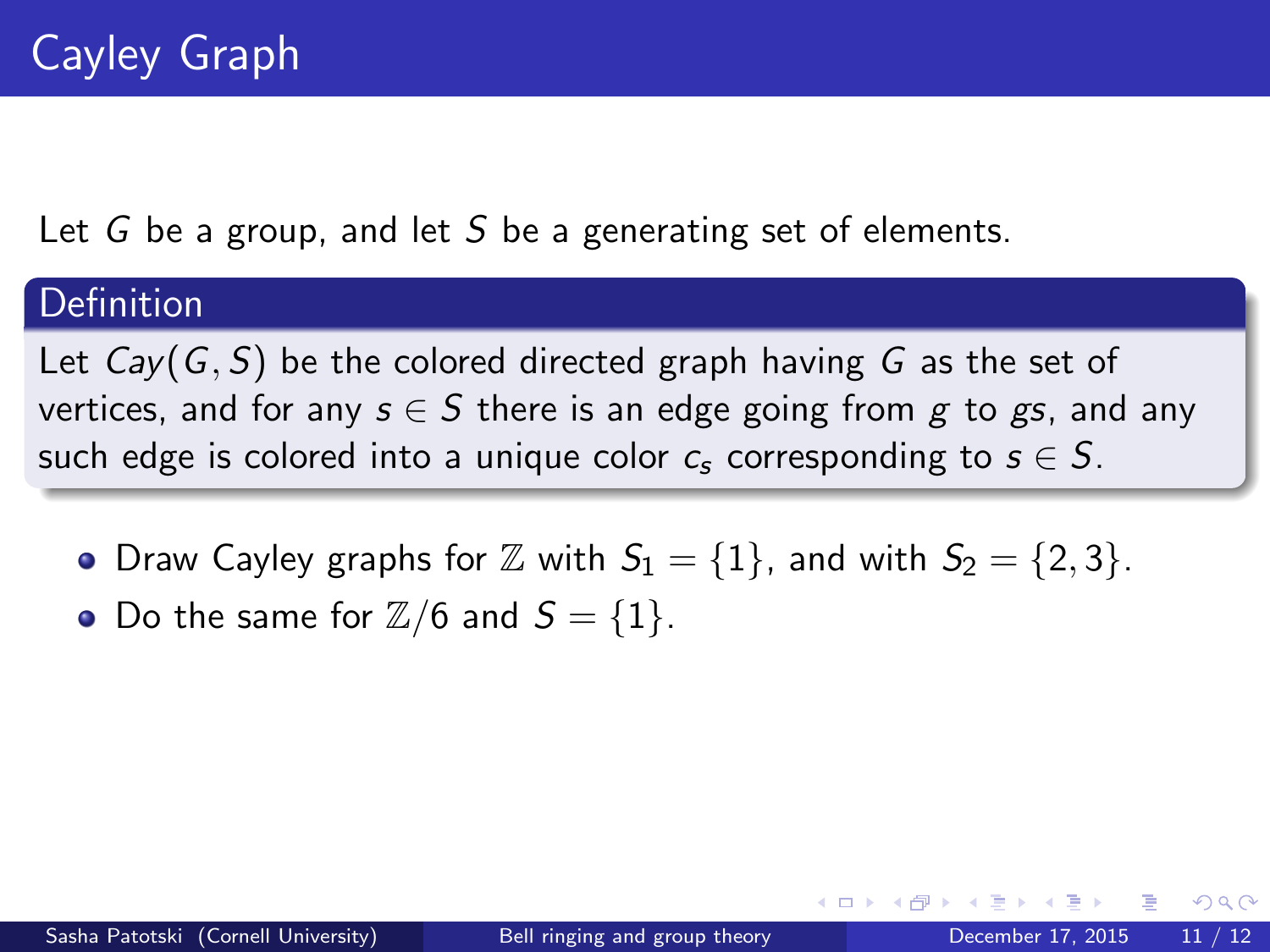#### Definition

Let  $Cav(G, S)$  be the colored directed graph having G as the set of vertices, and for any  $s \in S$  there is an edge going from g to gs, and any such edge is colored into a unique color  $c_s$  corresponding to  $s \in S$ .

- Draw Cayley graphs for  $\mathbb Z$  with  $S_1 = \{1\}$ , and with  $S_2 = \{2, 3\}$ .
- Do the same for  $\mathbb{Z}/6$  and  $S = \{1\}$ .
- How about  $\mathbb{Z}/3 \times \mathbb{Z}/2$  with  $S = \{(1, 0), (0, 1)\}$ ?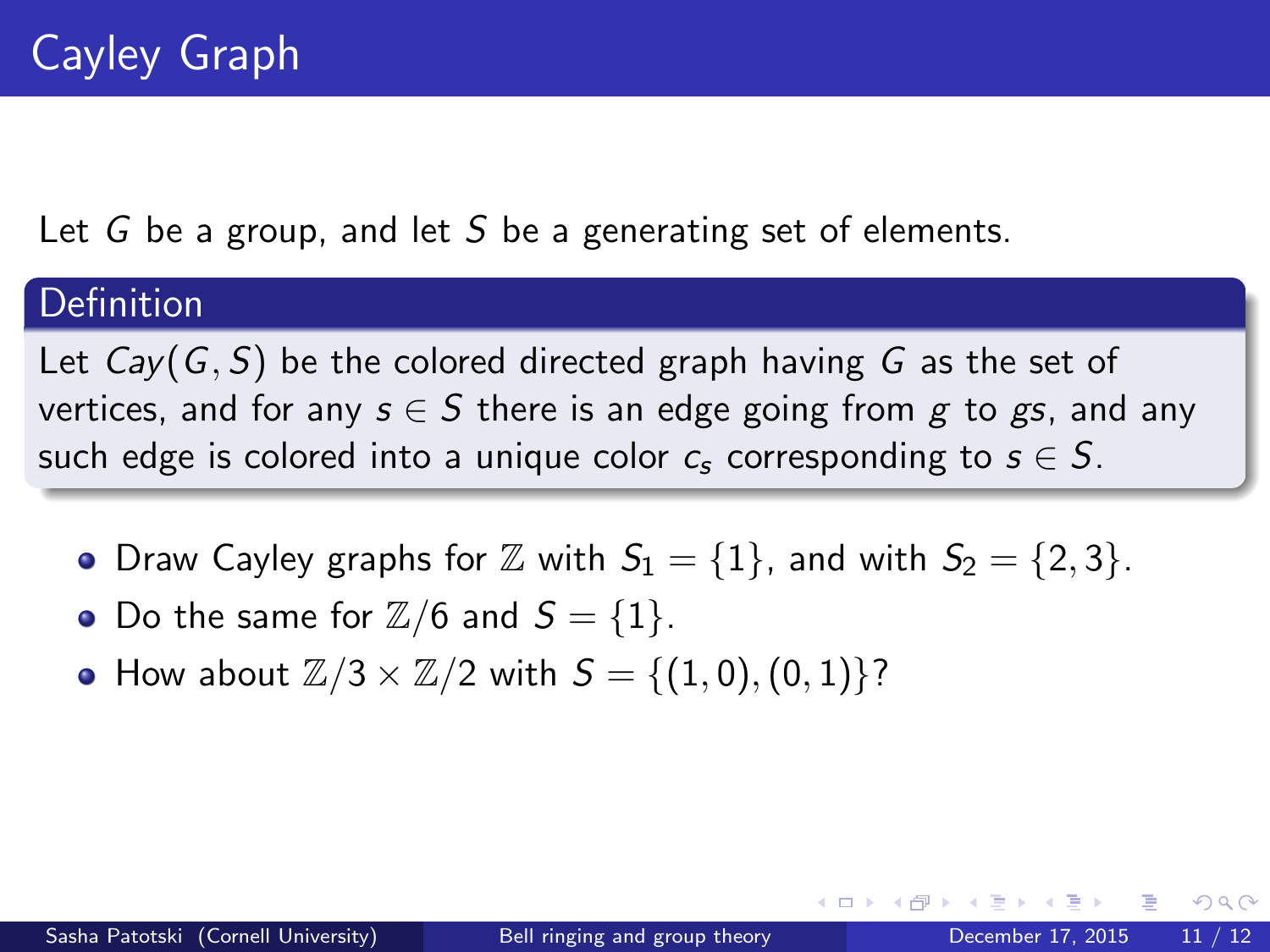#### Definition

Let  $Cav(G, S)$  be the colored directed graph having G as the set of vertices, and for any  $s \in S$  there is an edge going from g to gs, and any such edge is colored into a unique color  $c_s$  corresponding to  $s \in S$ .

- Draw Cayley graphs for  $\mathbb Z$  with  $S_1 = \{1\}$ , and with  $S_2 = \{2,3\}$ .
- Do the same for  $\mathbb{Z}/6$  and  $S = \{1\}$ .
- How about  $\mathbb{Z}/3 \times \mathbb{Z}/2$  with  $S = \{(1, 0), (0, 1)\}$ ?
- $D_4$  with generators  $r_{90}$  (rotation by 90 $^{\circ}$ ) and  $s_h$  (vertical reflection)?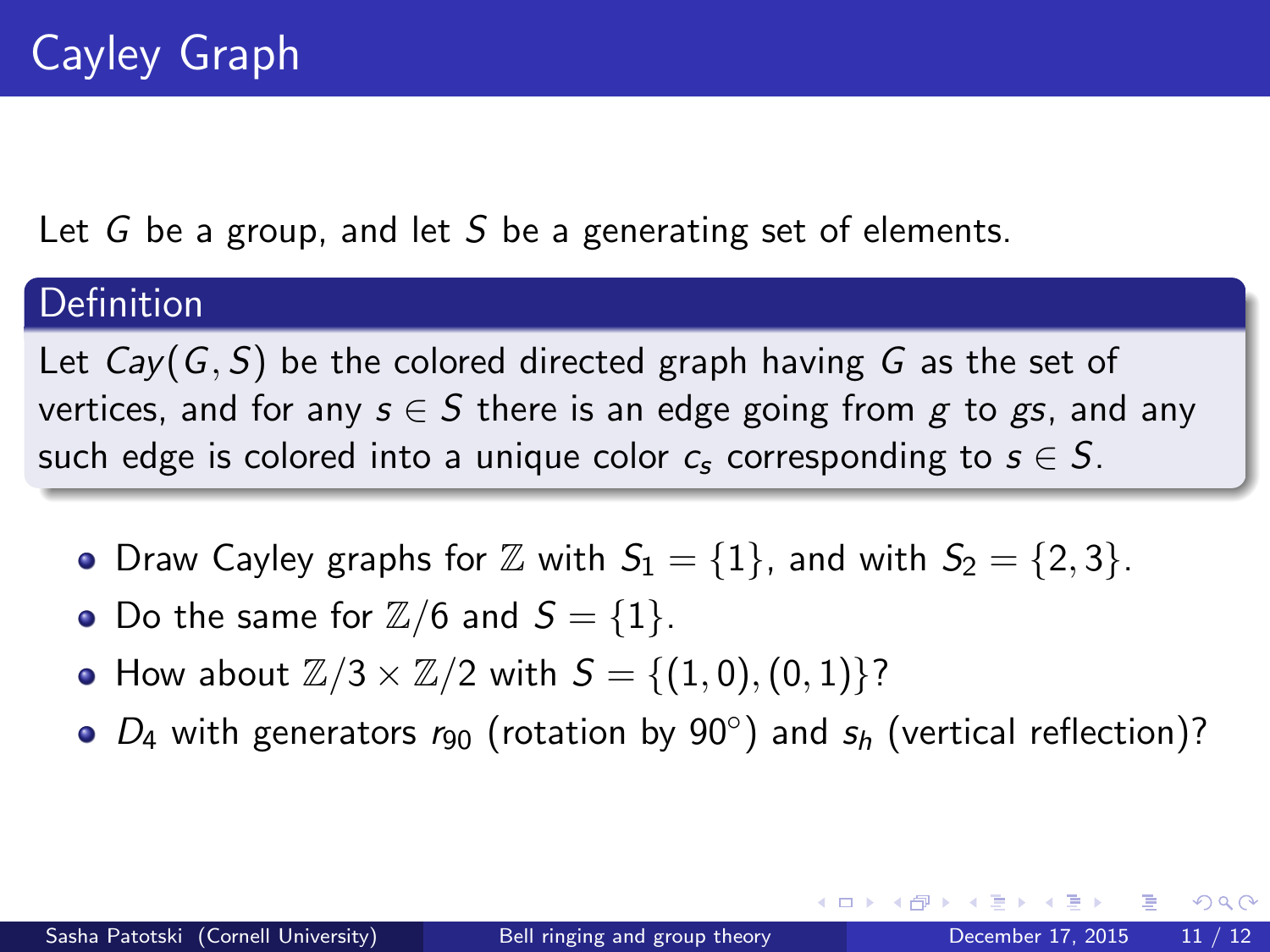• Prove that any Cayley graph is connected (if we ignore the orientation of edges).

4 0 8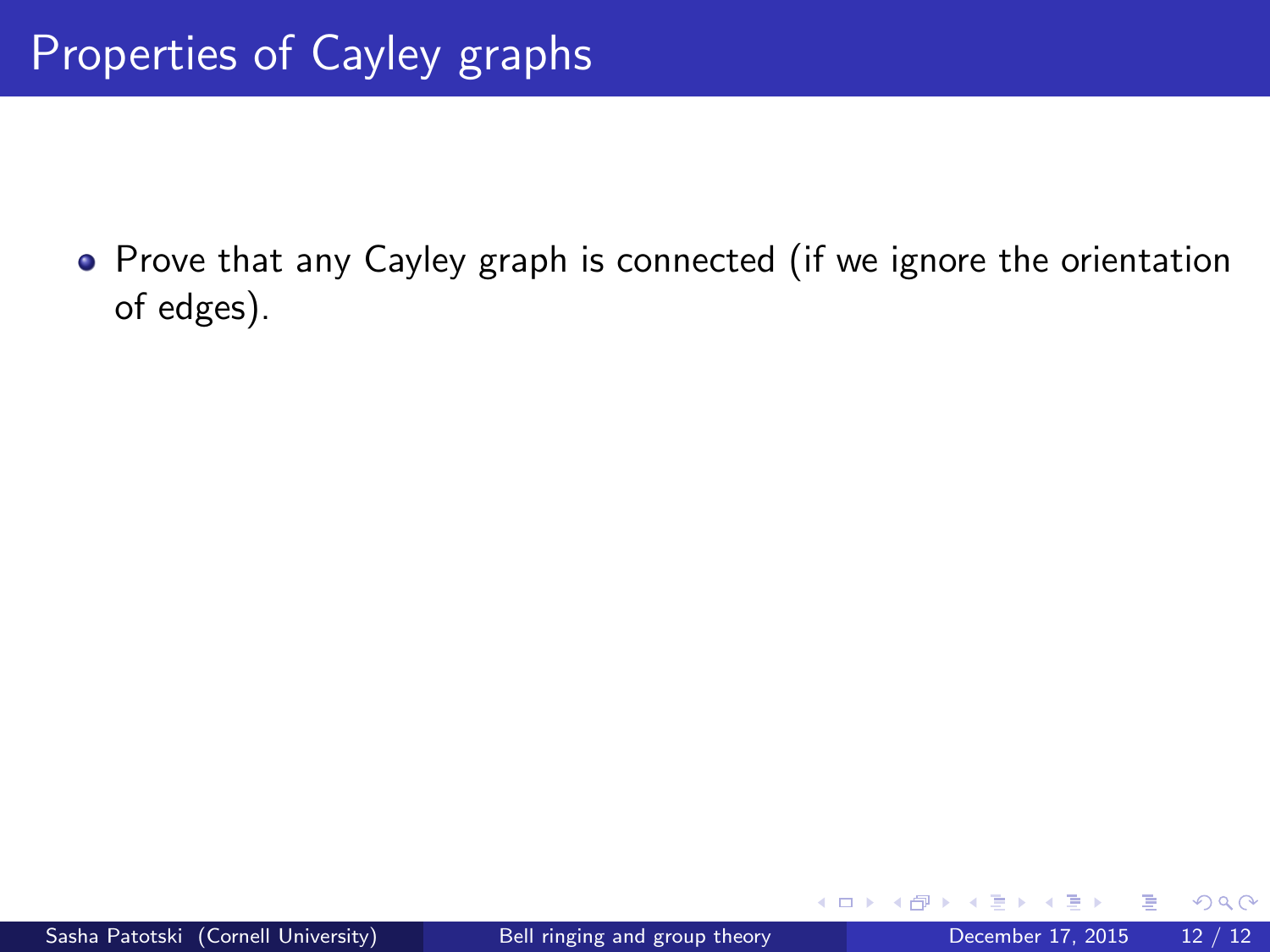- Prove that any Cayley graph is connected (if we ignore the orientation of edges).
- Between any two vertices  $g, h$  there is at most one edge.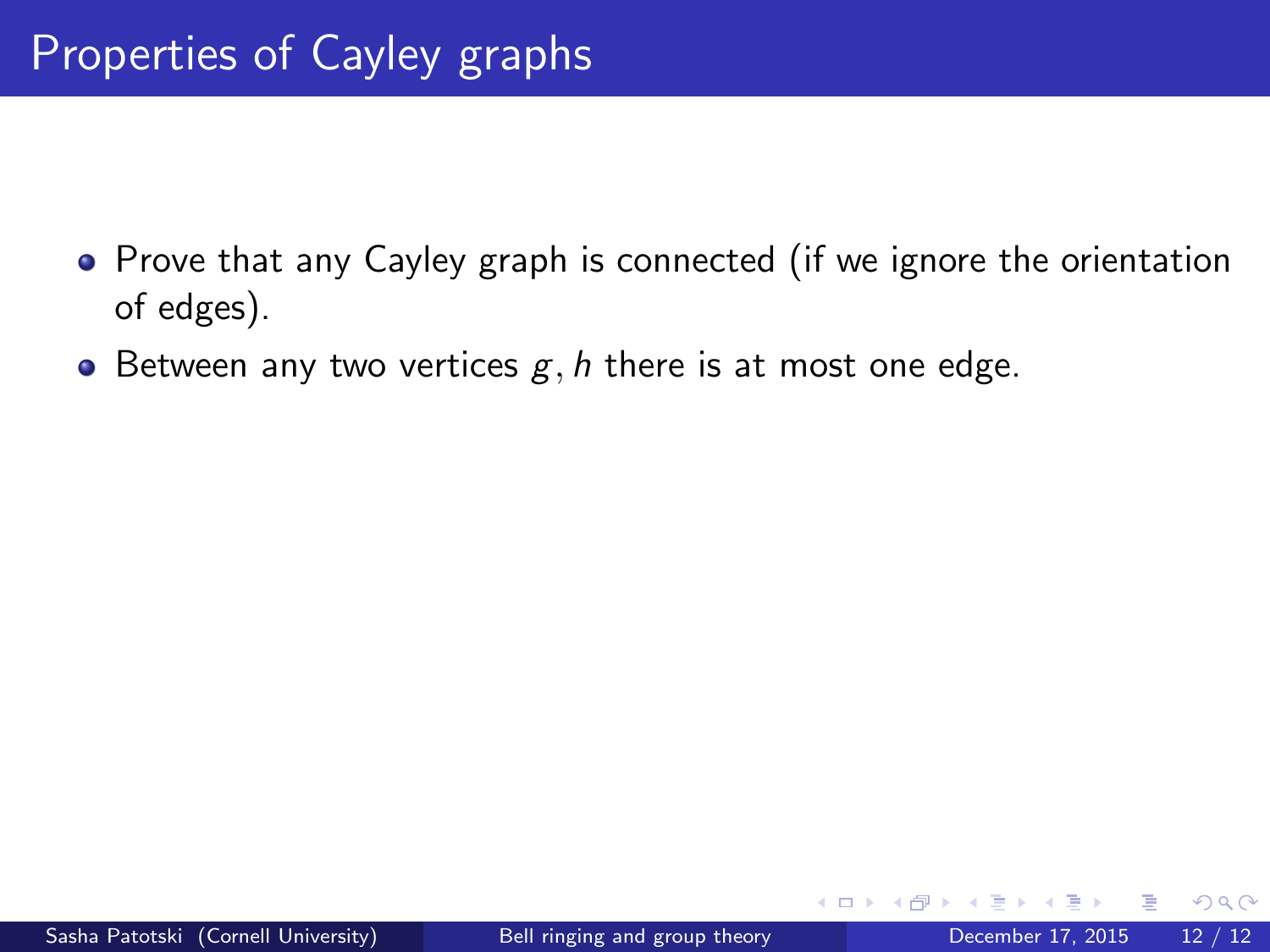- Prove that any Cayley graph is connected (if we ignore the orientation of edges).
- **•** Between any two vertices  $g, h$  there is at most one edge.
- Any group acts on its Cayley graph, sending a vertex corresponding to h to the vertex corresponding to  $gh$ .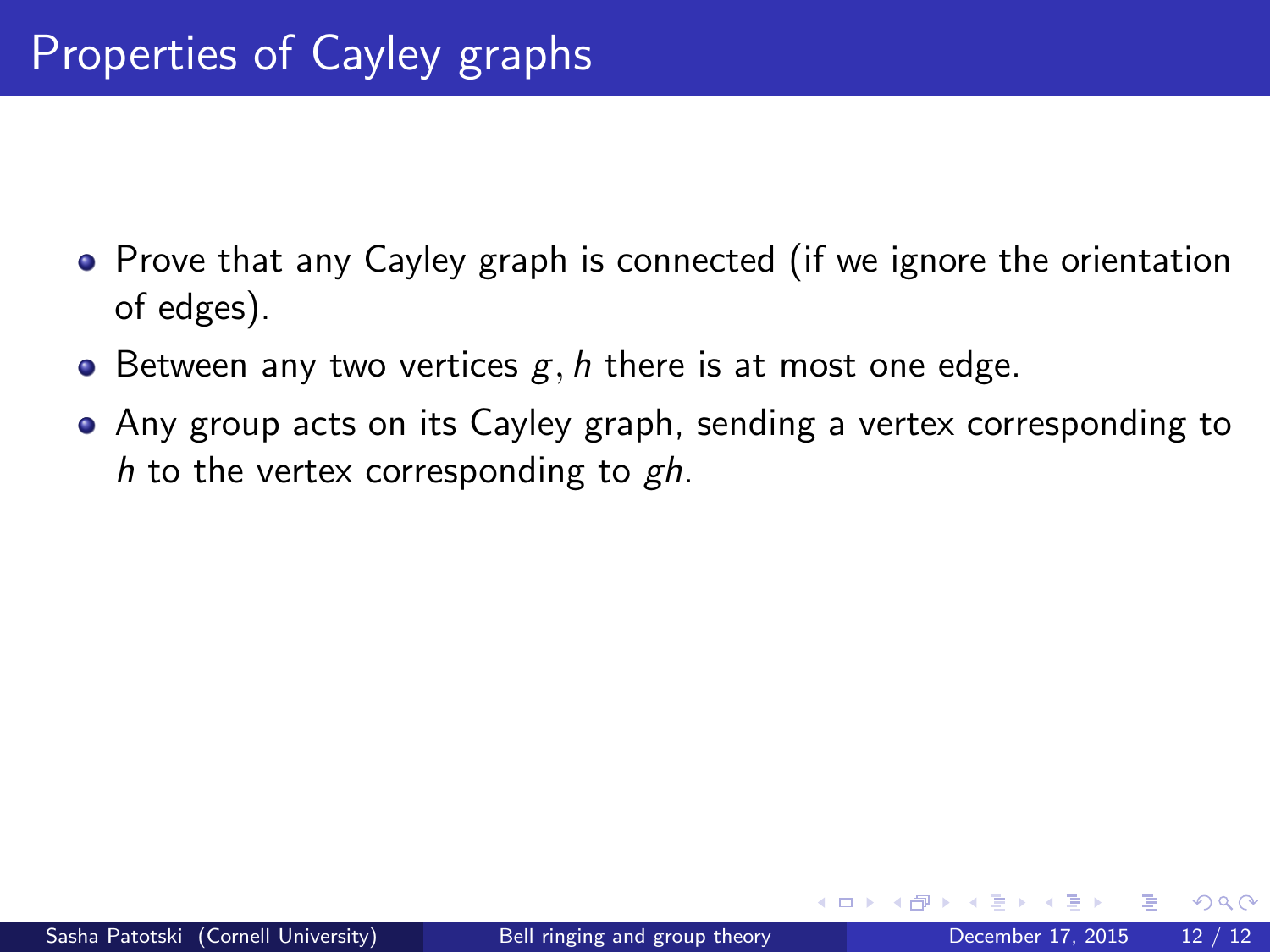- Prove that any Cayley graph is connected (if we ignore the orientation of edges).
- **•** Between any two vertices  $g, h$  there is at most one edge.
- Any group acts on its Cayley graph, sending a vertex corresponding to h to the vertex corresponding to  $gh$ .
- Theorem. The graph  $Cay({(1, 0), (0, 1)} : \mathbb{Z}/m \times \mathbb{Z}/n)$  does not have a Hamiltonian circuit when  $m$  and  $n$  are relatively prime and greater than 1.